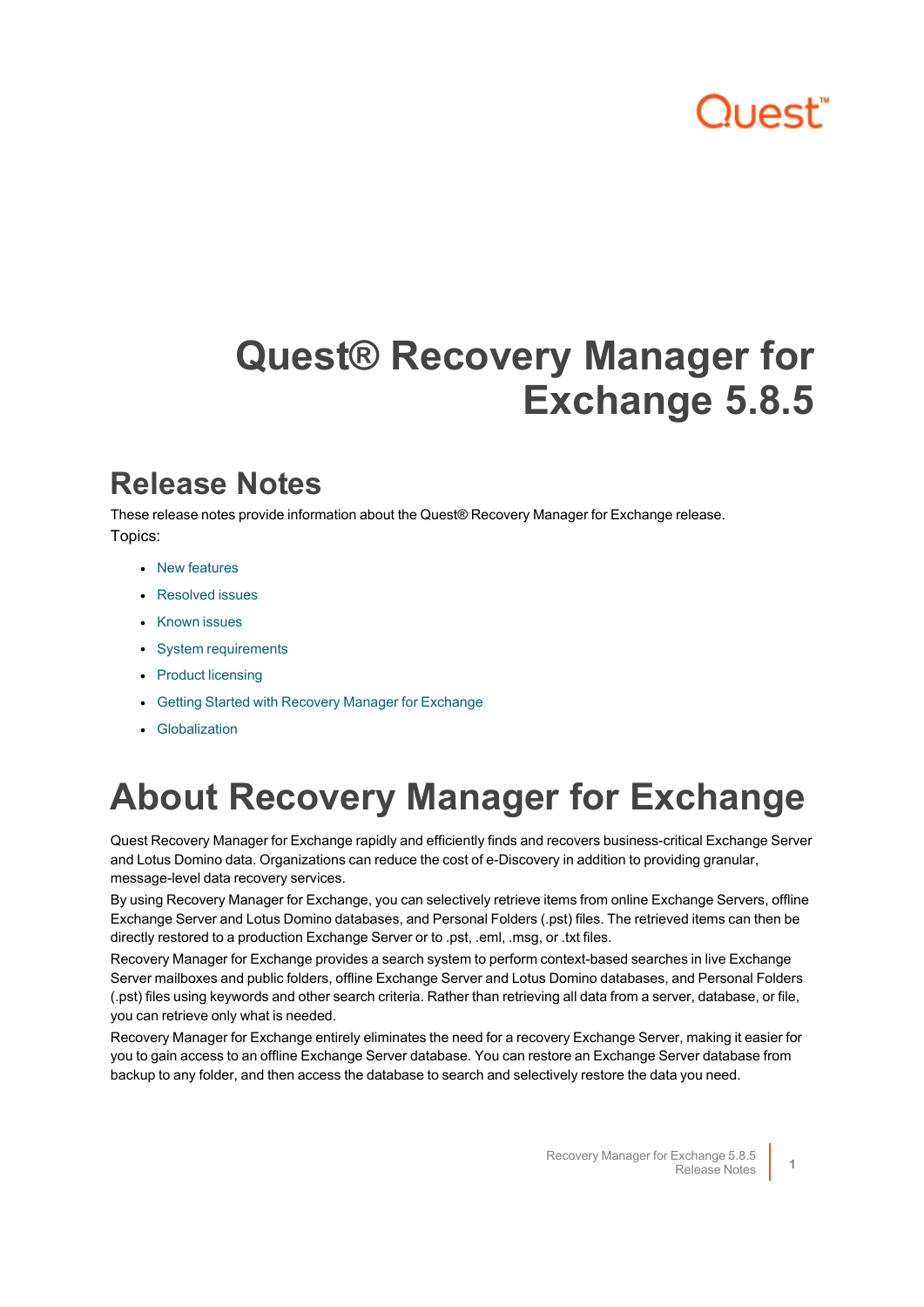Recovery Manager for Exchange integrates with Quest® Archive [Manager®,](https://www.quest.com/products/archive-manager/) allowing you to quickly and easily export messages from Exchange Server databases, Lotus Domino databases, and Personal Folders (.pst) files into Archive Manager.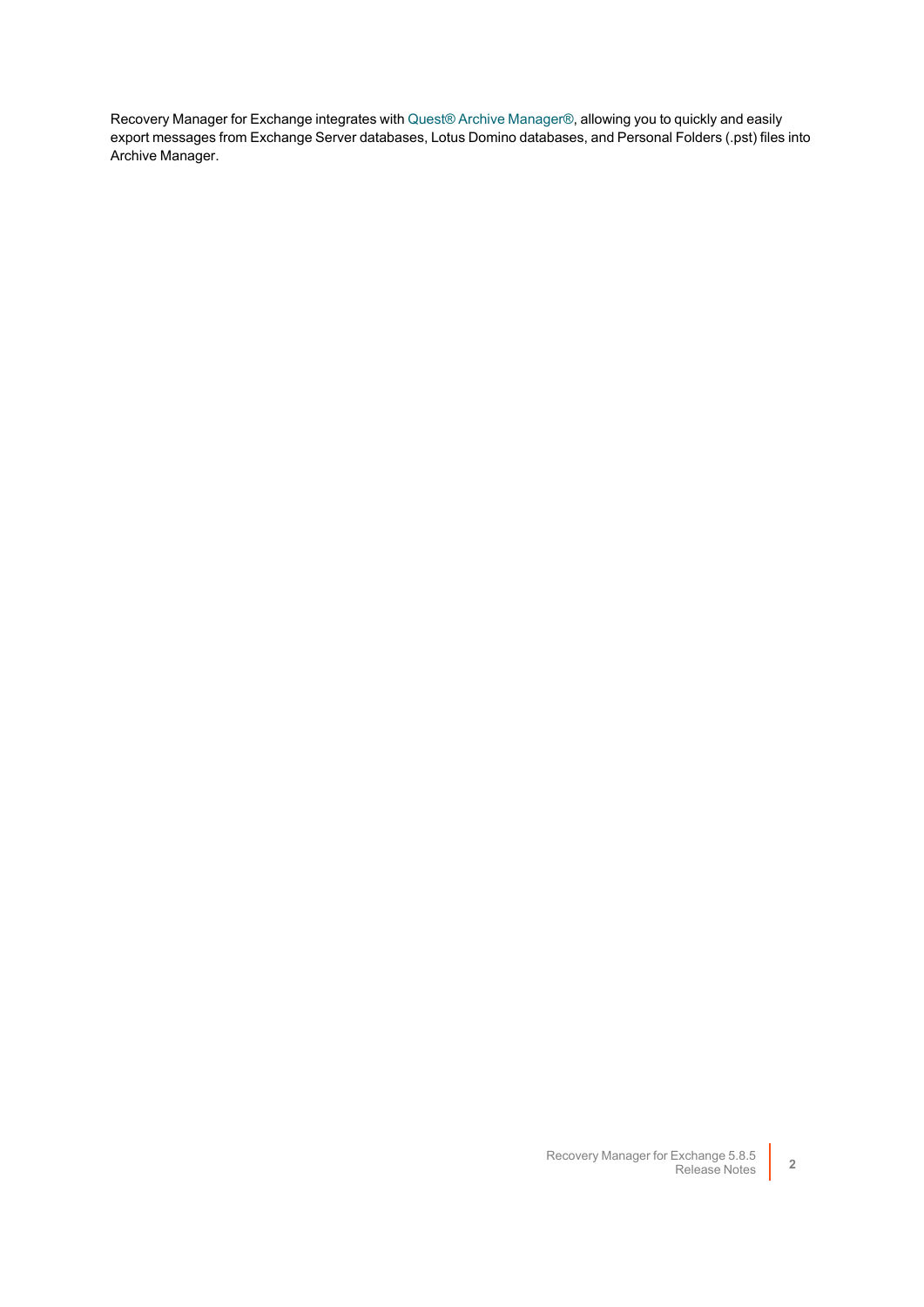# <span id="page-2-0"></span>**New features**

New features in Recovery Manager for Exchange version 5.8.5:

- Implemented support for accessing Microsoft Office 365 without basic authentication
- Support Added for Microsoft Exchange 2013 SP1 Cumulative Update 23
- Support Added for these Microsoft Exchange 2016 Cumulative Updates:
	- Microsoft Exchange 2016 CU13
	- Microsoft Exchange 2016 CU14
	- Microsoft Exchange 2016 CU15
	- Microsoft Exchange 2016 CU16
	- Microsoft Exchange 2016 CU17
- Support added for these Microsoft Exchange 2019 Cumulative Updates:
	- Microsoft Exchange 2019 CU2
	- Microsoft Exchange 2019 CU3
	- Microsoft Exchange 2019 CU4
	- Microsoft Exchange 2019 CU5
	- Microsoft Exchange 2019 CU6
	- Microsoft Exchange 2019 CU11
- Support added for Quest® Rapid Recovery® 6.4
- Support added for Quest® NetVault® 12.4
- Support added for HTTPS Web Access
- Enhanced stability for accessing and exporting from Microsoft Office 365
- Enhanced stability for connecting to Microsoft Office 365 with Microsoft Outlook 2013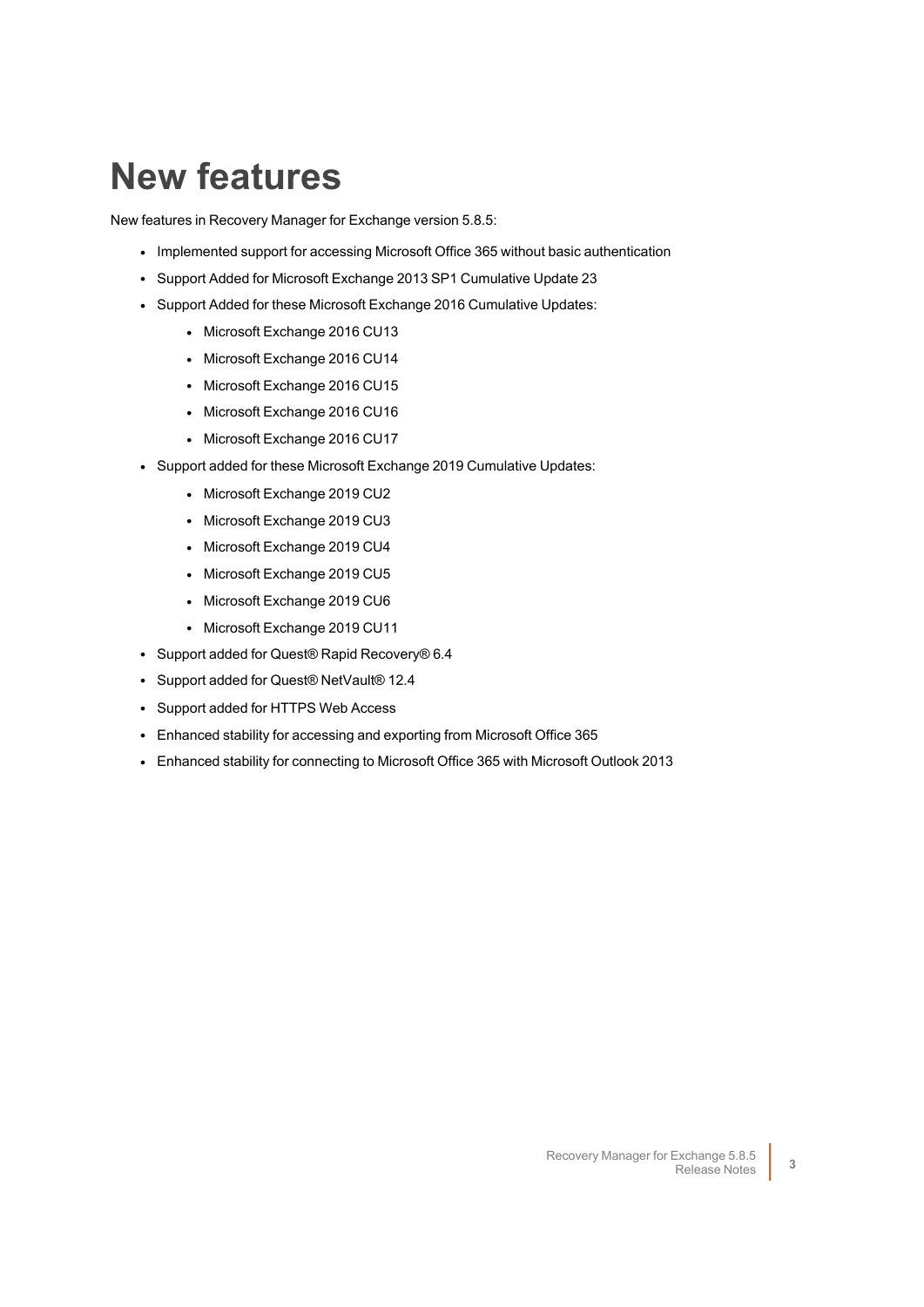# <span id="page-3-0"></span>**Resolved issues**

### **Table 1: General resolved issues**

| <b>Resolved Issue</b>                                                                                                                | <b>Issue ID</b> |
|--------------------------------------------------------------------------------------------------------------------------------------|-----------------|
| A message copy error is received when the message subject is inaccessible.                                                           | RMEX-<br>406    |
| Filtered message restores may fail with the message "An item with the same key has already been<br>added."                           | RMEX-<br>407    |
| Filtered mailbox restores run via the user interface cannot be canceled.                                                             | RMEX-<br>422    |
| Filtered mailbox restores from Microsoft Office 365 to PST under performs.                                                           | RMEX-<br>423    |
| Filtered mailbox restores from Microsoft Office 365 may break, not searching through all folders.                                    | RMEX-<br>425    |
| Searching/restoring from Microsoft Office 365 may find/restore the same message/folder multiple<br>times.                            | RMEX-<br>426    |
| Unable to access the Microsoft Exchange Live mailbox when using another user's credentials and<br>Microsoft Outlook 2010 or earlier. | RMEX-<br>428    |
| Accessinga Microsoft Office 365 mailbox via Microsoft Outlook 2013 fails sporadically.                                               | RMEX-<br>429    |

# <span id="page-3-1"></span>**Known issues**

The following is a list of issues, including those attributed to third-party products, known to exist at the time of release.

- **•** [General](#page-3-2) known issues
- [Automated](#page-9-0) tasks known issues
- [Management](#page-10-0) Shell known issues
- Web [Interface](#page-11-0) known issues
- [Third-party](#page-12-0) known issues

#### <span id="page-3-2"></span>**Table 2: General known issues**

| <b>Known Issue</b>                                                                                                                                                                                                                                                                                                                                                                                                                                                                                     | <b>Issue ID</b> |
|--------------------------------------------------------------------------------------------------------------------------------------------------------------------------------------------------------------------------------------------------------------------------------------------------------------------------------------------------------------------------------------------------------------------------------------------------------------------------------------------------------|-----------------|
| When you use the Add Storage Wizard to register a .pst file, the registration operation may fail<br>with the error "Format of the following file is not supported: ' <full .pst="" file="" path="" to="">'." This problem<br/>occurs if the pst file you are trying to register is password-protected. The expected behavior is<br/>that while the registration operation is in progress, the Add Storage Wizard should prompt you to<br/>type a password for the password-protected .pst file.</full> | 3322            |
|                                                                                                                                                                                                                                                                                                                                                                                                                                                                                                        |                 |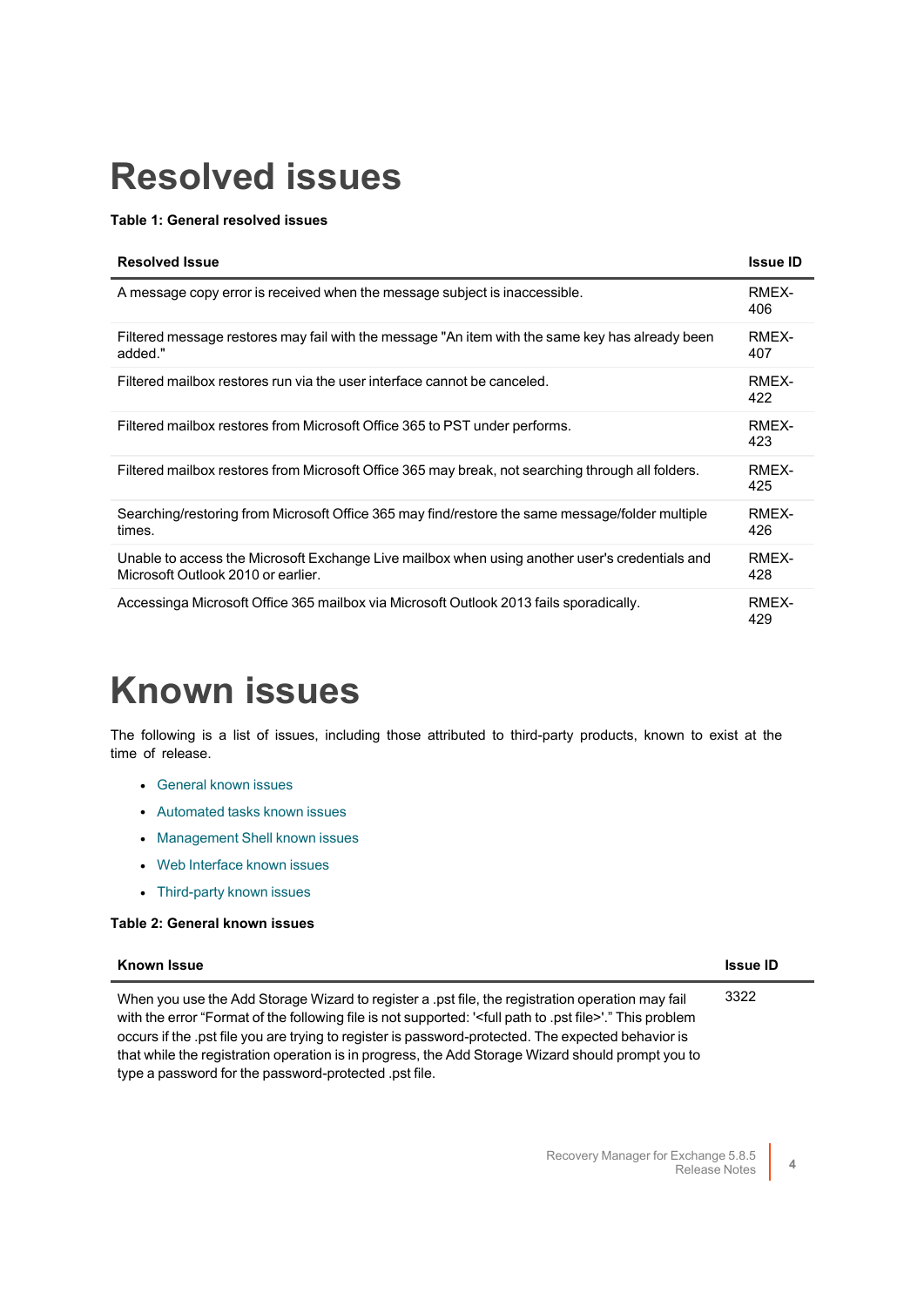#### **WORKAROUND**

- 1. Use Outlook to open the password-protected .pst file you want to register.
- 2. Type the password for the .pst file when prompted by Outlook.
- 3. Keep the file open in Outlook.
- 4. Use the Add Storage Wizard to register the .pst file as a storage. For more information, see the User Guide supplied with this release of Recovery Manager for Exchange.

Renaming the Recovery Manager for Exchange computer may result in Recovery Manager for Exchange being unable to connect to its database on SQL Server. WORKAROUND 4646

**CAUTION:** The next steps involve making changes to the system registry. Incorrectly editing the registry may severely damage your system. Before making changes to the registry, you should back up any valued data on the computer.

- 1. Locate the ConnectionString registry value in each of the following sub-keys of the HKLM\SOFTWARE\Quest\Recovery Manager for Exchange registry key: - Backup Catalog - EDB Information - Storages
- 2. In each of these three sub-keys, modify the ConnectionString value data to replace the old name of the Recovery Manager for Exchange computer with the current name of the computer.

Registration of Exchange Server database extracted from backup may fail with the following error: 7963 "Unable to initialize Jet engine and retrieve information about <path to .edb file>: No such database (Source: "ExchDB.ExchDB.1")." This problem occurs in a situation where the full path to the extracted Exchange Server database includes non-English characters. WORKAROUND 1

- 1. Take note of the path to the extracted Exchange Server database. This is the same path as the path to .edb file provided in the error message quoted in the description of this problem.
- 2. Create a new folder on the root of the local drive where Recovery Manager for Exchange is installed and move the extracted Exchange Server database to that folder.
- 3. Make sure the full path to the Exchange Server database does not include any non-English characters.
- 4. Start the Add Storage Wizard and register the offline .edb file from the folder to where you moved the extracted Exchange Server database. For more information, see the User Guide supplied with this release of Recovery Manager for Exchange.

#### WORKAROUND 2

- 1. Extract the Exchange Server database from the backup with the backup software that was used to create that backup.
- 2. Make sure the full path to the extracted Exchange Server database does not include any non-English characters.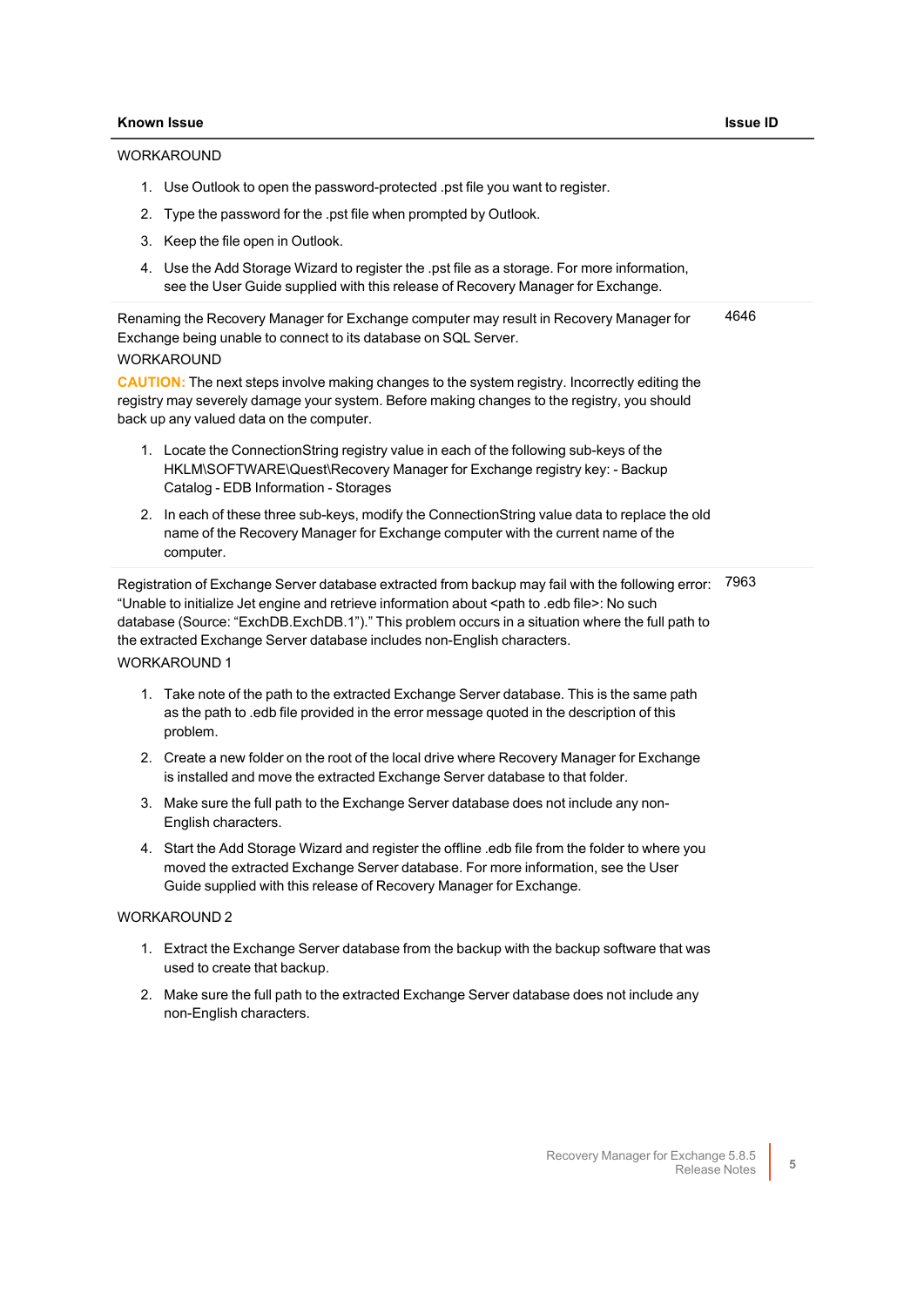| <b>Known Issue</b>                                                                                                                                                                                                                                                                                                                                                                                                                                                                                                                                                                                                                                                                                                                                                                                                                                                                                                                                                                                                                                                                                                                                                                                                                               | <b>Issue ID</b> |
|--------------------------------------------------------------------------------------------------------------------------------------------------------------------------------------------------------------------------------------------------------------------------------------------------------------------------------------------------------------------------------------------------------------------------------------------------------------------------------------------------------------------------------------------------------------------------------------------------------------------------------------------------------------------------------------------------------------------------------------------------------------------------------------------------------------------------------------------------------------------------------------------------------------------------------------------------------------------------------------------------------------------------------------------------------------------------------------------------------------------------------------------------------------------------------------------------------------------------------------------------|-----------------|
| 3. Start the Add Storage Wizard and register the offline .edb file from the folder to where the<br>Exchange Server database was extracted. For more information, see the User Guide<br>supplied with this release of Recovery Manager for Exchange.                                                                                                                                                                                                                                                                                                                                                                                                                                                                                                                                                                                                                                                                                                                                                                                                                                                                                                                                                                                              |                 |
| When restoring a folder whose name includes a backslash, for example, One\Two, you may get<br>the following unexpected result: In the target storage, the folder One\Two being restored appears<br>as a folder named One with a subfolder named Two.<br><b>WORKAROUND</b><br>Manually change the folder structure in the target container as appropriate.                                                                                                                                                                                                                                                                                                                                                                                                                                                                                                                                                                                                                                                                                                                                                                                                                                                                                        | 37861           |
| After you have deleted a registered source storage based on an Exchange Server database from<br>the Recovery Manager for Exchange console tree, you may get the following unexpected result:<br>The log and patch files belonging to the database still remain in the location to where the<br>database was extracted from backup during the registration operation.<br><b>WORKAROUND</b><br>To delete a source storage with all its associated Exchange Server database files:<br>1. Before you proceed with the delete operation, right-click the source storage you want to<br>delete in the console tree, and select Properties.<br>2. In the dialog box that opens, take note of the Path field value. This is where the database<br>files were extracted at the time of the database registration. By default, the path is<br><disk>:\Recovery Manager Sources\<databaselocation> where <databaselocation> is<br/>the folder holding the associated Exchange files for the source storage you want to delete.<br/>3. Delete the source storage from the console tree.<br/>4. Manually delete the folder represented as <databaselocation> in step 2 of this<br/>procedure.</databaselocation></databaselocation></databaselocation></disk> | 40735           |
| Your attempt to register an Exchange Server database from a recovery storage group (RSG) may<br>fail with the following error message that incorrectly describes the problem: "Cannot access the<br>file <filename> because it is being used by another process." In fact, this error message<br/>indicates that the database you attempt to register from RSG is currently mounted.<br/><b>WORKAROUND</b><br/>Manually dismount and then register the database.</filename>                                                                                                                                                                                                                                                                                                                                                                                                                                                                                                                                                                                                                                                                                                                                                                      | 49340           |
| Your attempt to export messages to the .eml, .msg, or txt format may permanently fail with the<br>following error message that fails to describe the problem correctly:<br>"Illegal characters in path."<br>In fact, this error message may display when the names of the source storage folders from which<br>you export data are identical to reserved names in Windows, for example, AUX, PRN, NUL, CON,<br>LPT1, or COM1. This problem only occurs if during the export operation you retain the original<br>source storage folder structure.<br><b>WORKAROUND</b><br>Perform the export operation without retaining the source storage folder structure.                                                                                                                                                                                                                                                                                                                                                                                                                                                                                                                                                                                    | 56055           |
| You may receive the following error message when using the Access online Exchange Server<br>option to register a storage from a recovery storage group located in an Exchange cluster:<br>"Registration of storage <path .edb="" to=""> has failed. Details: System.IO.IOException: The network</path>                                                                                                                                                                                                                                                                                                                                                                                                                                                                                                                                                                                                                                                                                                                                                                                                                                                                                                                                           | 100747          |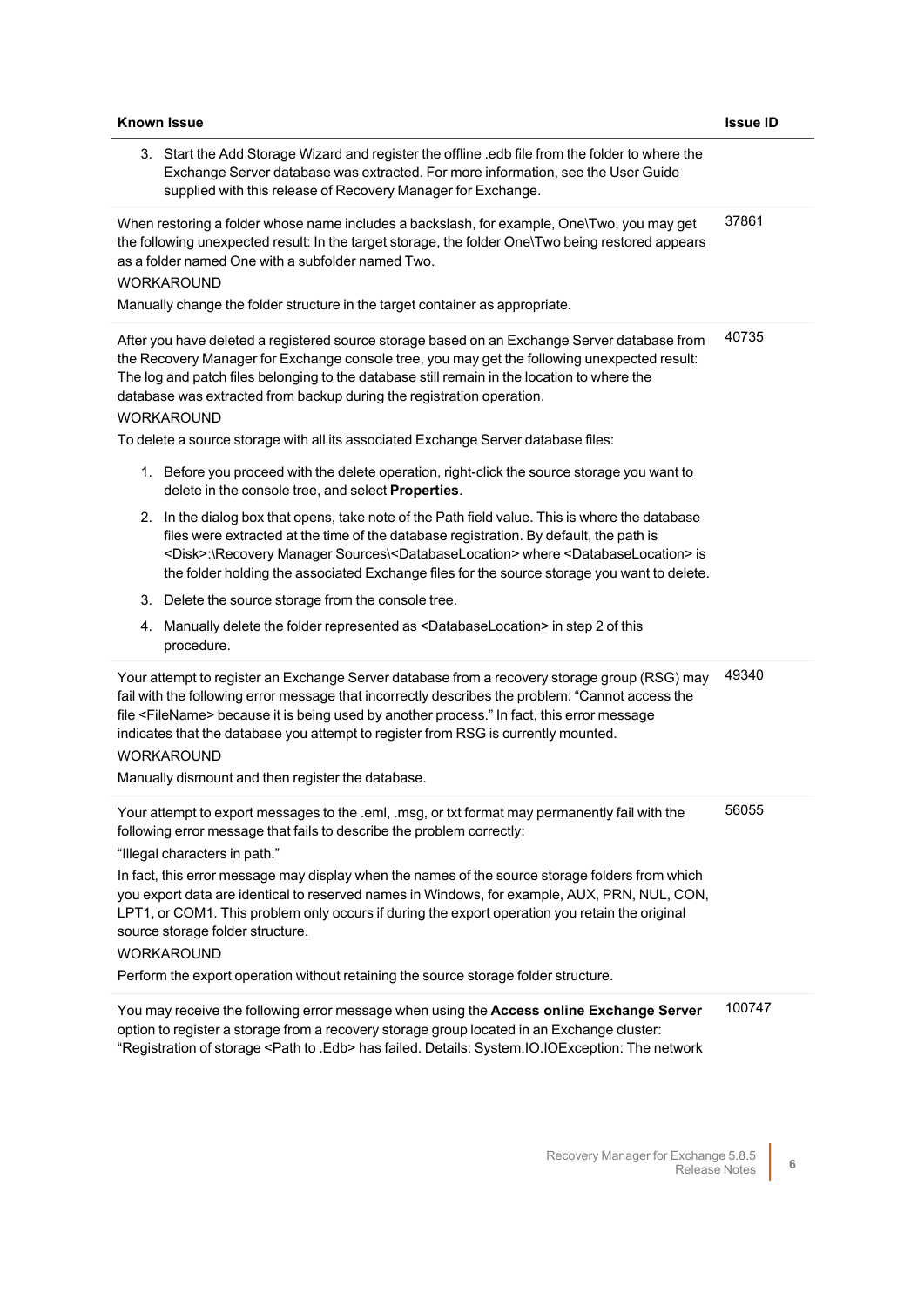path was not found."

| <b>WORKAROUND</b>                                                                                                                                                                                                                                                                                                                                                                                                                                                                                                                                       |        |
|---------------------------------------------------------------------------------------------------------------------------------------------------------------------------------------------------------------------------------------------------------------------------------------------------------------------------------------------------------------------------------------------------------------------------------------------------------------------------------------------------------------------------------------------------------|--------|
| 1. Copy the database you want to register to the Recovery Manager for Exchange computer.                                                                                                                                                                                                                                                                                                                                                                                                                                                                |        |
| 2. Start the Add Storage Wizard, click Next, and use the Access offline Exchange<br>database, Domino databases, or .pst files option to register the database in question.                                                                                                                                                                                                                                                                                                                                                                              |        |
| When attempting to catalog removable storage media by using the Microsoft Removable<br>Storage library option in the Catalog Wizard, you may receive the "Class not registered" error<br>message that fails to describe the problem properly. In the situation in question, this error<br>message indicates that the Removable Storage Manager (RSM) feature is disabled on the<br>Recovery Manager for Exchange computer.<br><b>WORKAROUND</b><br>Enable the Removable Storage Manager (RSM) feature on the Recovery Manager for Exchange<br>computer. | 103865 |
| Your attempt to export messages to individual .msg files may fail with the following error<br>message: "An error occurred while processing the message with subject " <subject>" from<br/>"<location>". Details: The system cannot find the path specified."<br/><b>WORKAROUND</b></location></subject>                                                                                                                                                                                                                                                 | 104115 |
| <b>CAUTION:</b> The next steps involve making changes to the system registry. Incorrectly editing the<br>registry may severely damage your system. Before making changes to the registry, you should<br>back up any valued data on the computer.                                                                                                                                                                                                                                                                                                        |        |
| 1. On the Recovery Manager for Exchange computer, start Registry Editor: Click Start, then<br>click Run, type regedit, and click OK.                                                                                                                                                                                                                                                                                                                                                                                                                    |        |
| 2. Do one of the following:                                                                                                                                                                                                                                                                                                                                                                                                                                                                                                                             |        |
| • In a 32-bit edition of Windows, expand the appropriate nodes to locate and select<br>the subkey HKLM\SOFTWARE\Quest\Recovery Manager for<br>Exchange\EnableExtraRecipientsProcessing                                                                                                                                                                                                                                                                                                                                                                  |        |
| • In a 64-bit edition of Windows, expand the appropriate nodes to locate and select<br>the subkey HKLM\SOFTWARE\Wow6432Node\Quest\Recovery Manager for<br>Exchange\EnableExtraRecipientsProcessing                                                                                                                                                                                                                                                                                                                                                      |        |
| 3. From the main menu, select Edit   Modify.                                                                                                                                                                                                                                                                                                                                                                                                                                                                                                            |        |
| 4. In the dialog box that opens, under Value data, change the value to false, and click OK.                                                                                                                                                                                                                                                                                                                                                                                                                                                             |        |
| You may receive the following uninformative error message when on the Specify Backed Up<br>Exchange Server page in the Add Storage Wizard you specify an Exchange Server located in an<br>Active Directory domain different from the one where Recovery Manager for Exchange is<br>installed:                                                                                                                                                                                                                                                           | 104375 |
| "Value cannot be null. Parameter name: backedUpExchange".<br><b>WORKAROUND</b>                                                                                                                                                                                                                                                                                                                                                                                                                                                                          |        |
| Join the Recovery Manager for Exchange computer to the domain where the backed up                                                                                                                                                                                                                                                                                                                                                                                                                                                                       |        |

Join the Recovery Manager for Exchange computer to the domain where the backed up Exchange Server resides or installRecovery Manager for Exchange on a computer in that domain.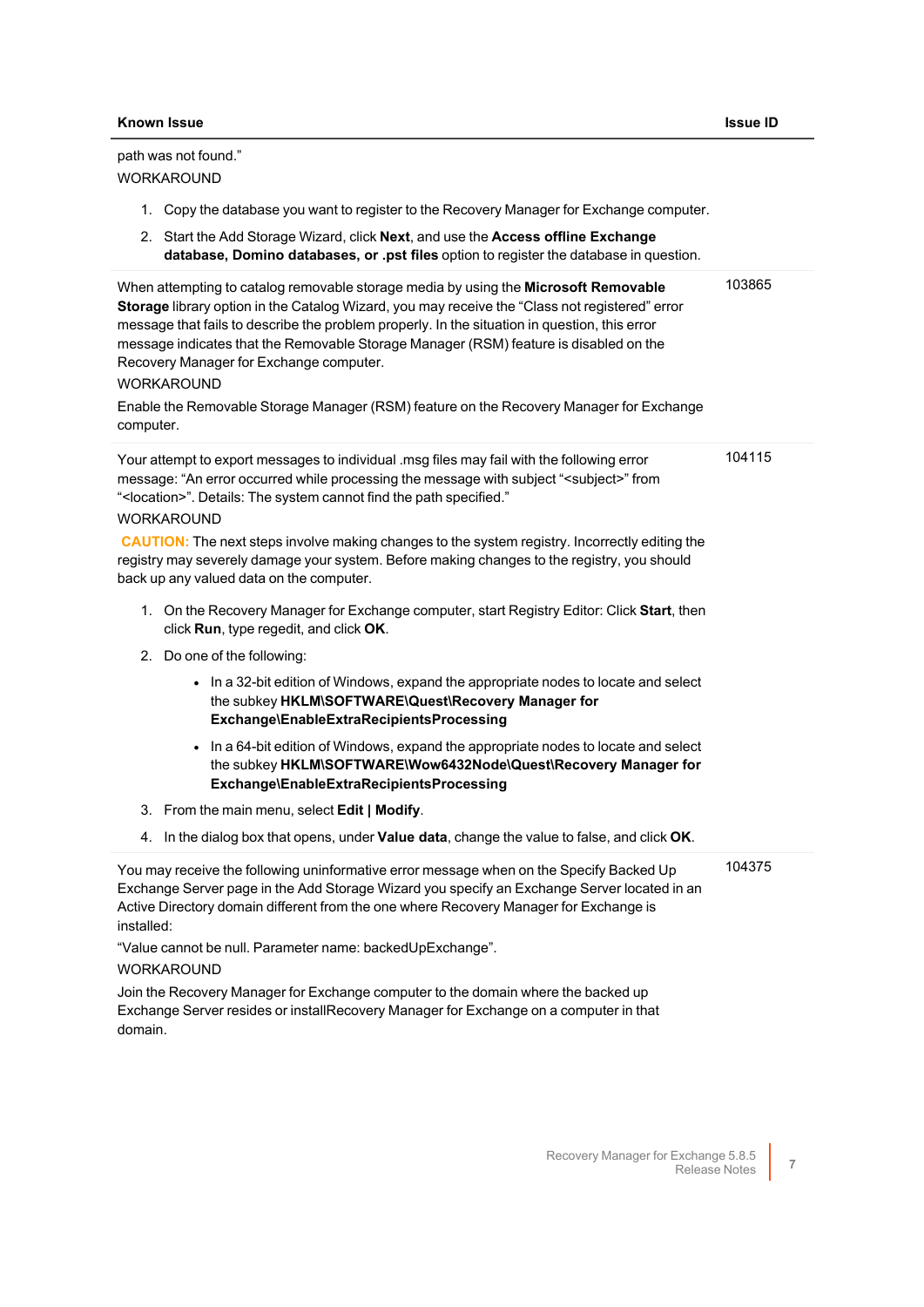| 119836<br>Your attempt to register an Exchange Server recovery database or database from a recovery<br>storage group may permanently fail with the following error message: "Unable register storage<br><storagename>. The file cannot be accessed by the system." This problem occurs when the<br/>account under which the Recovery Manager Console is running does not have sufficient access<br/>rights on the target Exchange Server.<br/><b>WORKAROUND</b><br/>Do one of the following:<br/>Start the Recovery Manager Console under an account that has Read access right to the<br/><math display="inline">\bullet</math><br/>files located on the Exchange Server database files you want to register.<br/>Copy the .edb file you want to register to a location on which the account under which the<br/><math display="inline">\bullet</math><br/>Recovery Manager Console is running has Read access right, and then register the file<br/>from there.<br/>130601<br/>You may encounter the following problem after you click the Add button on the Add Mailboxes<br/>page in the Add Storage Wizard, and then select an Exchange Server: The Mailboxes list is<br/>empty, although there are mailboxes hosted on the Exchange Server you selected.<br/>This problem occurs when the domain that includes the Exchange Server does not have any<br/>global catalog servers.<br/><b>WORKAROUND</b><br/>Add a global catalog server to the domain, and then retry the mailbox registration operation.<br/>152326<br/>You may experience the following issue on a Windows Server 2008-based computer where the<br/>Desktop Experience feature is installed: When started, Recovery Manager for Exchange may<br/>display an error message reading that Microsoft Outlook is not set as the default e-mail client,<br/>whereas it actually is.<br/><b>WORKAROUND1</b><br/>Uninstall the Desktop Experience feature, and then start Recovery Manager for Exchange.<br/><b>WORKAROUND 2</b><br/>CAUTION: The next steps involve making changes to the system registry. Incorrectly editing the<br/>registry may severely damage your system. Before making changes to the registry, you should<br/>back up any valued data on the computer.<br/>1. Use Registry Editor to open one of the following registry keys: - If the Recovery Manager<br/>for Exchange computer is running a 32-bit edition of Windows Server 2008, open the<br/>HKLM\SOFTWARE\Clients\Mail registry key. - If the Recovery Manager for Exchange<br/>computer is running a 64-bit edition of Windows Server 2008, open the<br/>HKLM\SOFTWARE\Wow6432Node\Clients\Mail registry key.<br/>Set the (Default) entry value to Microsoft Outlook.<br/>2.</storagename> | <b>Known Issue</b> | <b>Issue ID</b> |
|---------------------------------------------------------------------------------------------------------------------------------------------------------------------------------------------------------------------------------------------------------------------------------------------------------------------------------------------------------------------------------------------------------------------------------------------------------------------------------------------------------------------------------------------------------------------------------------------------------------------------------------------------------------------------------------------------------------------------------------------------------------------------------------------------------------------------------------------------------------------------------------------------------------------------------------------------------------------------------------------------------------------------------------------------------------------------------------------------------------------------------------------------------------------------------------------------------------------------------------------------------------------------------------------------------------------------------------------------------------------------------------------------------------------------------------------------------------------------------------------------------------------------------------------------------------------------------------------------------------------------------------------------------------------------------------------------------------------------------------------------------------------------------------------------------------------------------------------------------------------------------------------------------------------------------------------------------------------------------------------------------------------------------------------------------------------------------------------------------------------------------------------------------------------------------------------------------------------------------------------------------------------------------------------------------------------------------------------------------------------------------------------------------------------------------------------------------------------------------------------------------------------------------------------------------------------------------------------------------------------------------------------------------------------------------------------------------------------------------------------|--------------------|-----------------|
|                                                                                                                                                                                                                                                                                                                                                                                                                                                                                                                                                                                                                                                                                                                                                                                                                                                                                                                                                                                                                                                                                                                                                                                                                                                                                                                                                                                                                                                                                                                                                                                                                                                                                                                                                                                                                                                                                                                                                                                                                                                                                                                                                                                                                                                                                                                                                                                                                                                                                                                                                                                                                                                                                                                                             |                    |                 |
|                                                                                                                                                                                                                                                                                                                                                                                                                                                                                                                                                                                                                                                                                                                                                                                                                                                                                                                                                                                                                                                                                                                                                                                                                                                                                                                                                                                                                                                                                                                                                                                                                                                                                                                                                                                                                                                                                                                                                                                                                                                                                                                                                                                                                                                                                                                                                                                                                                                                                                                                                                                                                                                                                                                                             |                    |                 |
| Start Recovery Manager for Exchange.<br>3.                                                                                                                                                                                                                                                                                                                                                                                                                                                                                                                                                                                                                                                                                                                                                                                                                                                                                                                                                                                                                                                                                                                                                                                                                                                                                                                                                                                                                                                                                                                                                                                                                                                                                                                                                                                                                                                                                                                                                                                                                                                                                                                                                                                                                                                                                                                                                                                                                                                                                                                                                                                                                                                                                                  |                    |                 |

Unexpected behavior when you uninstall Recovery Manager for Exchange: the Recovery Manager for Exchange Setup program may unexpectedly delete all .log files from the folder where Recovery Manager for Exchange stores its .log files. Thus, if the folder includes .log files of other applications, they also get deleted.

WORKAROUND

154521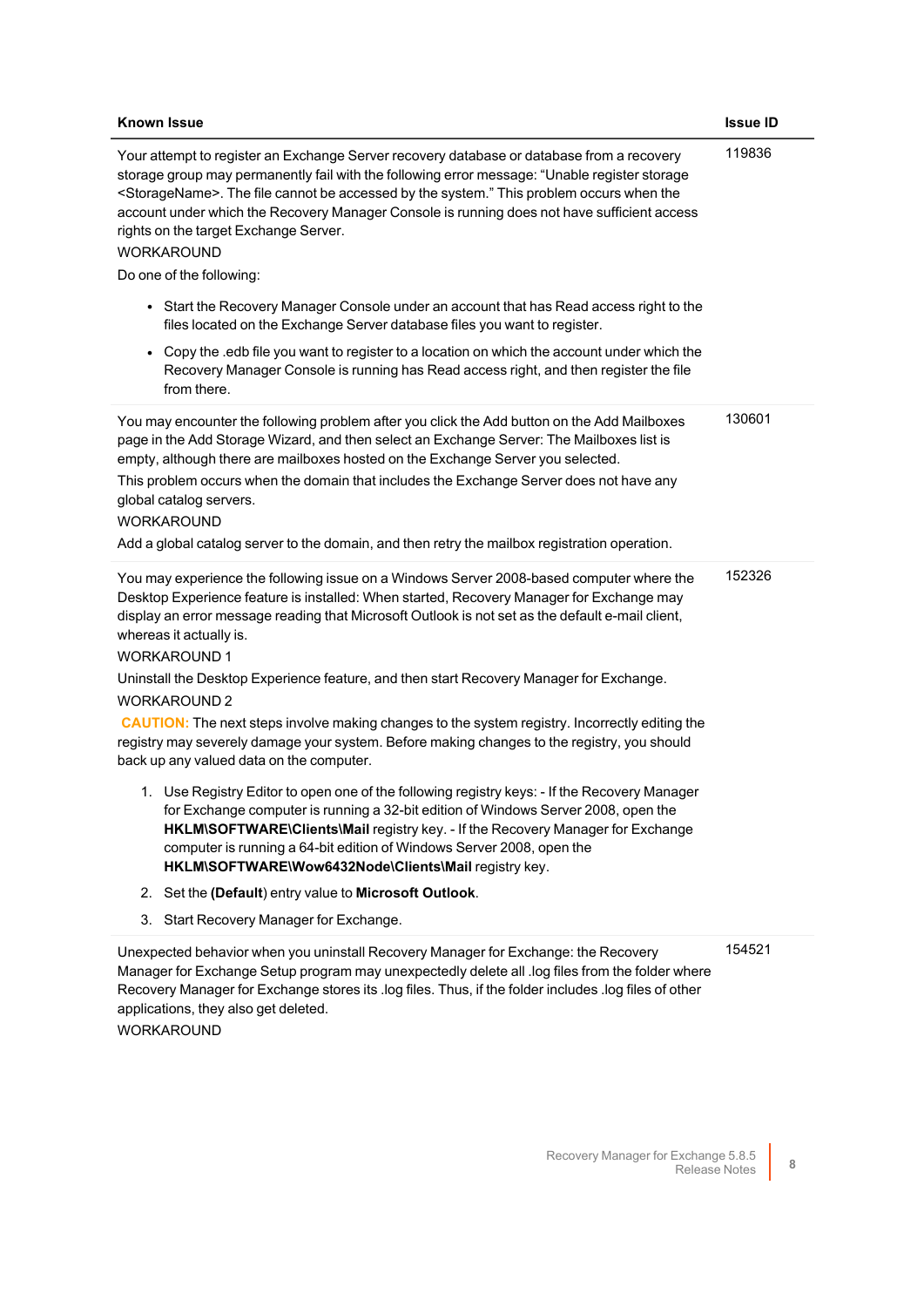| <b>Known Issue</b>                                                                                                                                                                                                                                                                                                                                                                                                                                                                                                                                                                                                                                                                                           | <b>Issue ID</b> |
|--------------------------------------------------------------------------------------------------------------------------------------------------------------------------------------------------------------------------------------------------------------------------------------------------------------------------------------------------------------------------------------------------------------------------------------------------------------------------------------------------------------------------------------------------------------------------------------------------------------------------------------------------------------------------------------------------------------|-----------------|
| Make sure that the folder where Recovery Manager for Exchange stores its .log files does not<br>include any .log files of other applications.                                                                                                                                                                                                                                                                                                                                                                                                                                                                                                                                                                |                 |
| You may encounter the following issue when using the Import .Pst Files Wizard: If you select the<br>Delete source file after successful import check box, Recovery Manager for Exchange fails to<br>delete the Personal Folders (.pst) file and returns an error message reading that the file is locked.<br><b>WORKAROUND1</b><br>Locate the Personal Folders (.pst) file and delete it manually.<br>WORKAROUND 2<br>Disable the Windows Search service on the Recovery Manager for Exchange computer:<br>Open the Services tool.<br>In the list of services, right-click Windows Search, and then click Properties.<br>On the General tab, from the Startup type list, select Disabled, and then click OK. | 156484          |
| Unexpected behavior in the Import .Pst Files Wizard when you attempt to match Personal Folders<br>(.pst) files to online mailboxes by owner: The wizard may fail to match the source Personal<br>Folders (.pst) files to the mailboxes that satisfy the matching criteria. This issue affects only those<br>Personal Folder (.pst) files that were created by a user account that is a member of the local<br>Administrators or Domain Administrators group.<br><b>WORKAROUND</b><br>Match the files to mailboxes manually or by file name.                                                                                                                                                                  | 185536          |
| Your attempt to compare an item to an entire online Exchange store may fail with the error "The<br>client operation failed." This issue only occurs when the user account under which you are<br>running the Recovery Manager for Exchange console does not have access to some or all<br>mailboxes in the Exchange store.<br><b>WORKAROUND</b><br>Make sure the account you are using has access to all mailboxes in the Exchange store.                                                                                                                                                                                                                                                                    | 194295          |
| You may encounter the following issue when registering an offline Exchange Server database<br>(.edb file) as a storage: The storage registration fails with the error "Non-database file or corrupted<br>DB." This issue only occurs when the Recovery Manager for Exchange computer runs a Windows<br>version different from that installed on the Exchange Server whose offline database you attempt<br>to register as a storage.<br><b>WORKAROUND 1</b>                                                                                                                                                                                                                                                   | 218192          |
| 1. Install Recovery Manager for Exchange on a computer that runs the same Windows<br>version as the Exchange Server whose database you want to register.                                                                                                                                                                                                                                                                                                                                                                                                                                                                                                                                                     |                 |
| 2. Retry the storage registration operation.                                                                                                                                                                                                                                                                                                                                                                                                                                                                                                                                                                                                                                                                 |                 |
| <b>WORKAROUND 2</b>                                                                                                                                                                                                                                                                                                                                                                                                                                                                                                                                                                                                                                                                                          |                 |
| 1. Perform a hard repair operation on the Exchange Server database you want to register,<br>and then try to register the database.                                                                                                                                                                                                                                                                                                                                                                                                                                                                                                                                                                           |                 |
| 2. If the registration operation still fails, use the Add Storage Wizard to defragment the<br>Exchange Server database, and then register the database as a storage.                                                                                                                                                                                                                                                                                                                                                                                                                                                                                                                                         |                 |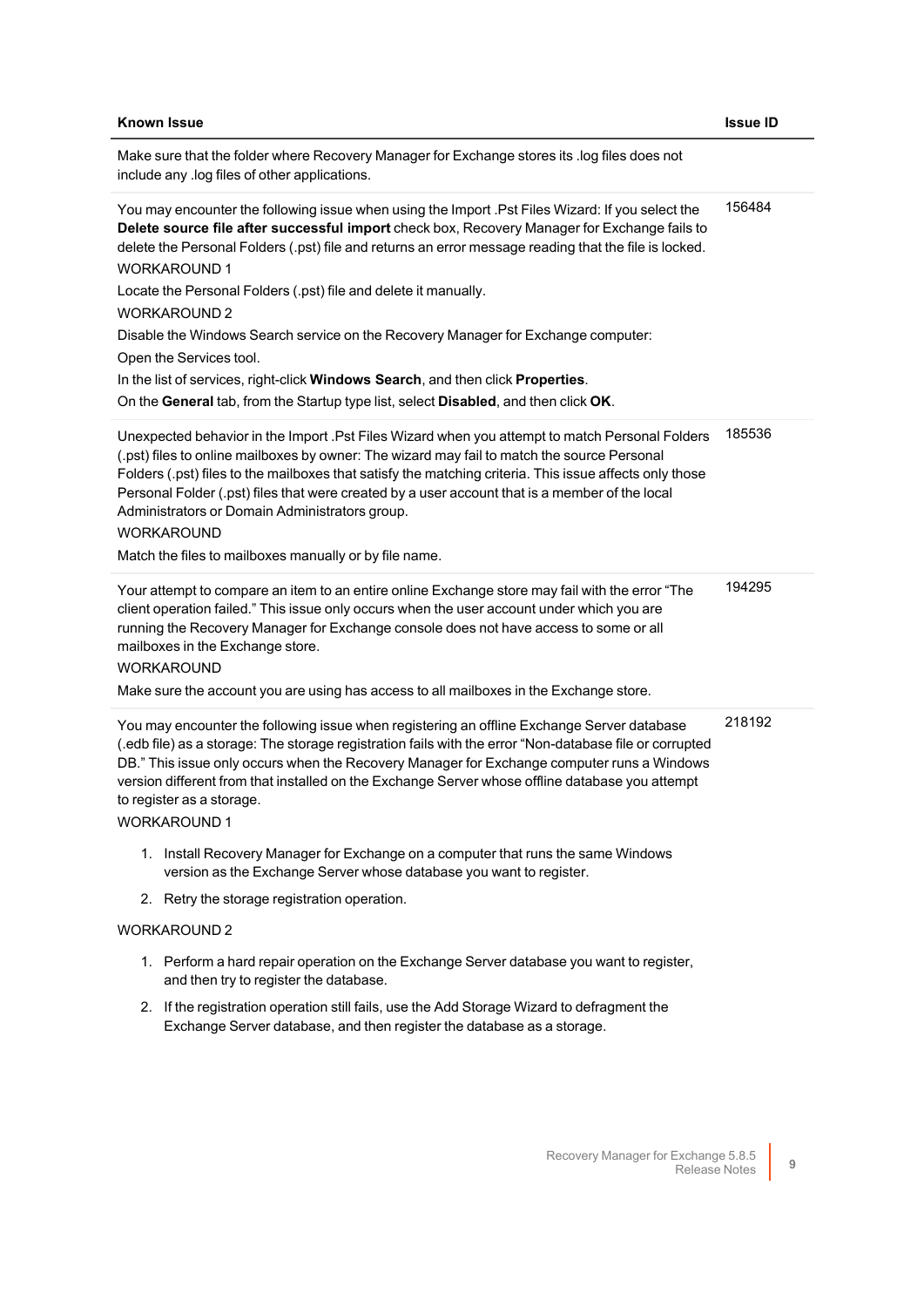| <b>Known Issue</b>                                                                                                                                                                                                                                                                                                                                                                                                                                                                                                                                                                                   | <b>Issue ID</b> |
|------------------------------------------------------------------------------------------------------------------------------------------------------------------------------------------------------------------------------------------------------------------------------------------------------------------------------------------------------------------------------------------------------------------------------------------------------------------------------------------------------------------------------------------------------------------------------------------------------|-----------------|
| Your attempt to open a registered storage based on an online Exchange Server mailbox may fail<br>with the error "Could not connect to mailbox <mailboxname> on server <servername>. Details:<br/>Undefined MAPI error. Detailed description is not available."<br/>This issue only occurs when the Exchange Server mailbox is located on an Exchange Server<br/>2007 and IPv6 is enabled both on the Exchange Server and on the computer running Recovery<br/>Manager for Exchange.<br/><b>WORKAROUND</b><br/>Disable IPv6 on the Recovery Manager for Exchange computer.</servername></mailboxname> | 244592          |
| Your attempt to preview a meeting or task request in the Recovery Manager Console may fail with<br>the error "The operation failed. An object cannot be found." This issue only occurs if Outlook 2013<br>is installed on the Recovery Manager for Exchange computer.<br><b>WORKAROUND</b><br>To preview the meeting or task request:<br>Export the request to an .msg file.<br>1.<br>2. Open the .msg file in Outlook.                                                                                                                                                                              | 268299          |
| Unexpected behavior when the Find View is in the Advanced Mode: When you use the Sent To<br>field to search by SMTP e-mail address, your search may return no results, although the source<br>storages do contain messages that meet your criteria.<br><b>WORKAROUND</b><br>Use the Find View in the Standard Mode.                                                                                                                                                                                                                                                                                  | 285067          |
| You may not be able to close a note item that is open in the Recovery Manager Console: Clicking<br>the cross (x) button in the upper-right corner of the note item window has no effect. If you right-<br>click the item window to select Close from the context menu, you may encounter the error "Could<br>not complete the operation because the service provider does not support it."<br><b>WORKAROUND</b>                                                                                                                                                                                      | 298448          |

To close the note item window, press the ESC key.

### <span id="page-9-0"></span>**Table 3: Automated tasks known issues**

| <b>Known Issue</b>                                                                                                                                                                                                                                              | <b>Issue ID</b> |
|-----------------------------------------------------------------------------------------------------------------------------------------------------------------------------------------------------------------------------------------------------------------|-----------------|
| When simultaneously running several automated tasks that restore data, you may experience the<br>following problem: The tasks fail or complete with errors, returning any of the following error<br>messages on the <b>Output</b> tab in the Task Manager View: | 58869           |
| "Operation <operationname> failed. Details: Violation of PRIMARY KEY constraint 'PK Stores'.<br/>Cannot insert duplicate key in object 'dbo. Stores'. The statement has been terminated."</operationname>                                                       |                 |
| "Operation <operationname> failed. Details: Someone else deleted this index while you were<br/>updating it."</operationname>                                                                                                                                    |                 |
| "An error occurred while processing the message with subject " <subject>" from "<path>". Details:<br/>Attempted to read or write protected memory. This is often an indication that other memory is<br/>corrupt."</path></subject>                              |                 |
| "Operation <operationname> failed. Details: Could not process one or more databases."</operationname>                                                                                                                                                           |                 |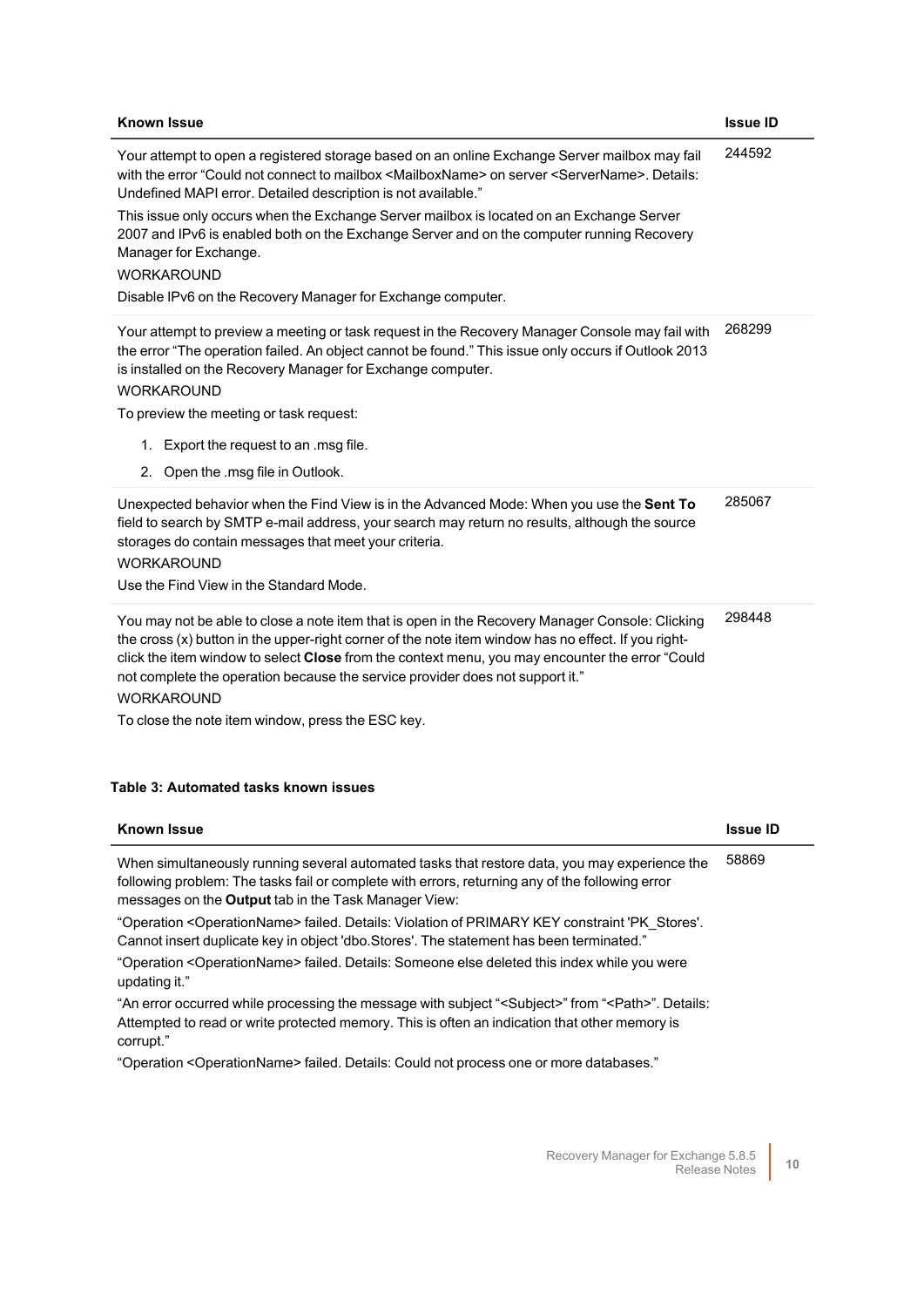## WORKAROUND

Run one data restoration task at a time.

An automated task that is configured to restore messages to .pst files may permanently fail. This problem occurs when all of the following conditions are true: 99218

- You set a custom maximum size limit for the target .pst files.
- The messages being restored are grouped by their source folder or mailbox.

#### WORKAROUND

Restore the data using one of the Recovery Manager for Exchange restore wizards.

| Restore the data using one of the Recovery Manager for Exchange restore wizards.                                                                                                                                                                                                                                                                                                                                                                                                                                                                                 |        |
|------------------------------------------------------------------------------------------------------------------------------------------------------------------------------------------------------------------------------------------------------------------------------------------------------------------------------------------------------------------------------------------------------------------------------------------------------------------------------------------------------------------------------------------------------------------|--------|
| An automated task that restores data to an online Exchange mailbox may fail to run on a<br>schedule, returning the error "Cannot connect to mailbox." This problem occurs when the target<br>mailbox is in a domain that is different from the one where RRecovery Manager for Exchange is<br>installed.<br><b>WORKAROUND</b><br>Run the task manually:<br>1. In the Recovery Manager for Exchange console tree, select the Task Manager node.<br>2. In the task list in the right pane, click the task you want to run.<br>3. Click the <b>Run No</b> w button. | 165223 |
| Unexpected behavior when you run an automated task to restore messages from an offline<br>Exchange Server database: The task completes without any errors but does not restore some<br>messages.<br><b>WORKAROUND</b>                                                                                                                                                                                                                                                                                                                                            | 215355 |

Use the Recovery Manager Console or cmdlets provided by the Recovery Manager for Exchange Management Shell to restore the messages in question.

#### <span id="page-10-0"></span>**Table 4: Management Shell known issues**

| <b>Known Issue</b>                                                                                                                                                                                                                                                                    | Issue ID |
|---------------------------------------------------------------------------------------------------------------------------------------------------------------------------------------------------------------------------------------------------------------------------------------|----------|
| The Attach-RMEExchangeMailbox cmdlet may return the following error message:                                                                                                                                                                                                          | 136923   |
| "Could not connect to mailbox <mailbox> on server <server>. Details: Microsoft Exchange is not<br/>available. Either there are network problems or the Exchange computer is down for maintenance."<br/>You encounter this issue when all of the following is true:</server></mailbox> |          |
| • The user name and password with which you attempt to connect are not stored in the<br>Windows operating system (for example, by using the Store User Names and Passwords<br>feature or the Credential Manager feature).                                                             |          |
| • You are using the Attach-RMEExchangeMailbox cmdlet to connect to a mailbox located in<br>a domain different from the one to which the Recovery Manager for Exchange computer is<br>joined.                                                                                          |          |
| WORKAROUND                                                                                                                                                                                                                                                                            |          |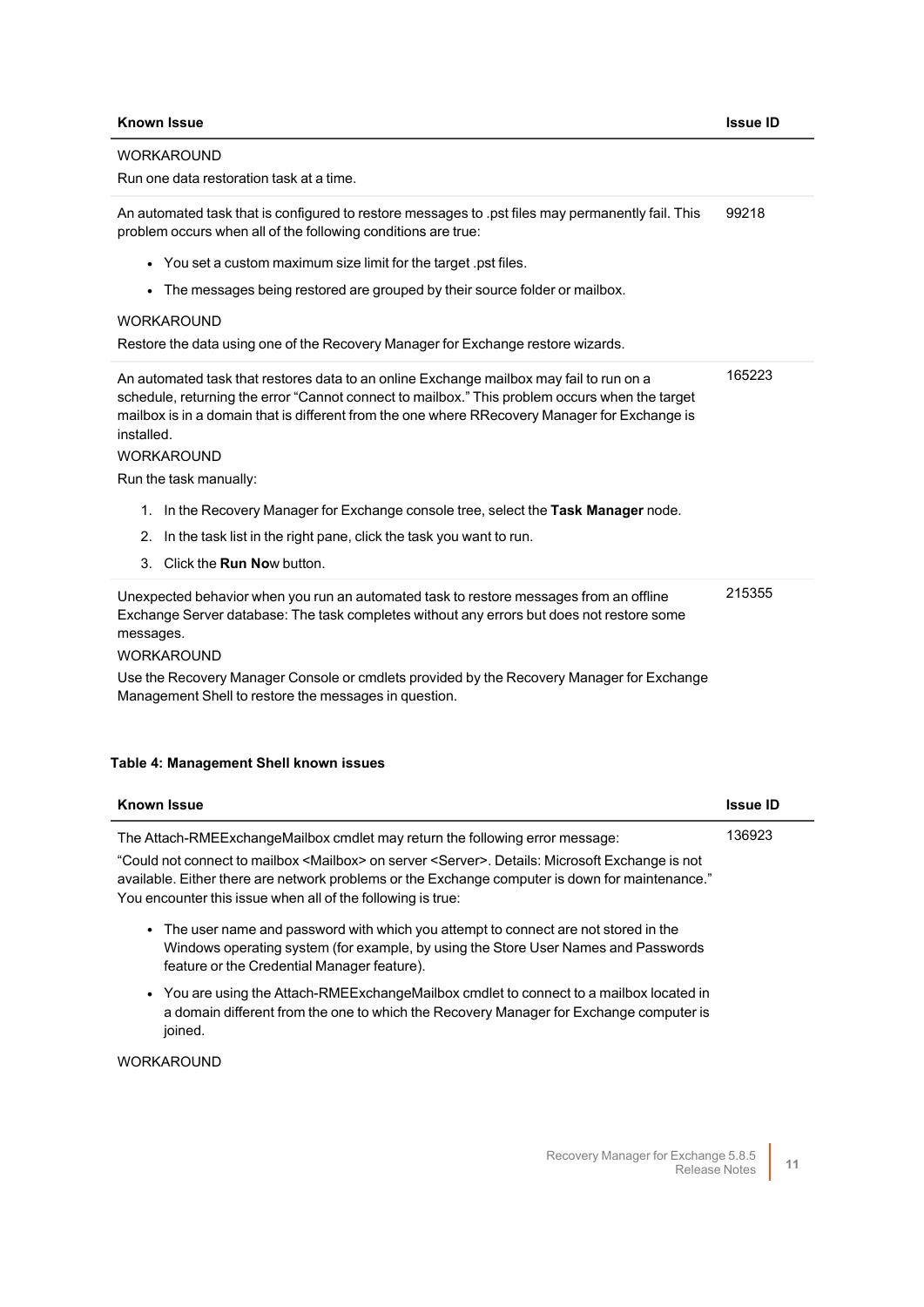#### <span id="page-11-0"></span>**Table 5: Web Interface known issues**

| <b>Known Issue</b>                                                                                                                                                                                                                                                                                                                                                                                                                                                                                                                                                                                           | <b>Issue ID</b> |
|--------------------------------------------------------------------------------------------------------------------------------------------------------------------------------------------------------------------------------------------------------------------------------------------------------------------------------------------------------------------------------------------------------------------------------------------------------------------------------------------------------------------------------------------------------------------------------------------------------------|-----------------|
| Message export to a .txt, .eml, or .msg file performed in the Web Interface may fail with the<br>following error:<br>"The Compressed Folder is invalid or corrupted." This problem occurs when the subject of the<br>message being exported exceeds 260 characters.<br><b>WORKAROUND</b><br>To export the message, use the Recovery Manager Console.                                                                                                                                                                                                                                                         | 125957          |
| Your attempt to open a storage based on a .pst file in the Web Interface may fail with the following<br>error message: "The file <file name=""> could not be created or opened."<br/>This problem occurs when the .pst file is in use by another application or the storage based on the<br/>file is open in the Recovery Manager Console.<br/><b>WORKAROUND</b><br/>Make sure that<br/>• The .pst file is not in use by any application.<br/>The storage based on the .pst file is closed in the Recovery Manager Console.<br/><math display="inline">\bullet</math></file>                                 | 125964          |
| You may encounter the following non-informative error message when using the Recovery<br>Manager for Exchange Web Interface to register an online Exchange server mailbox as a storage:<br>"[SFxServerDidNotReply]"<br>This problem only occurs if the online mailbox is located in an Active Directory domain different<br>from the one where Recovery Manager for Exchange is installed.<br><b>WORKAROUND</b><br>To register the mailbox as a storage, use the Recovery Manager Console. For more information,<br>see the "Registering a Storage" section in the Recovery Manager for Exchange User Guide. | 136165          |
| You may encounter the following error message when using the Recovery Manager for Exchange<br>Web Interface to open a registered storage: "Retrieving the COM class factory for component with<br>CLSID { <id>} failed due to the following error: <errorid>."<br/>This problem occurs if you change the display language on the computer where Recovery<br/>Manager for Exchange is installed without restarting the computer.<br/><b>WORKAROUND</b><br/>Restart the Recovery Manager for Exchange computer, and then use the Recovery Manager for<br/>Exchange Web Interface.</errorid></id>               | 137672          |
| Unexpected behavior when you specify a nonexistent new folder in the Web interface output<br>folder option on the Web Interface tab in the Settings dialog box, and then click OK: Recovery<br>Manager for Exchange does not create the folder.<br><b>WORKAROUND</b>                                                                                                                                                                                                                                                                                                                                         | 154377          |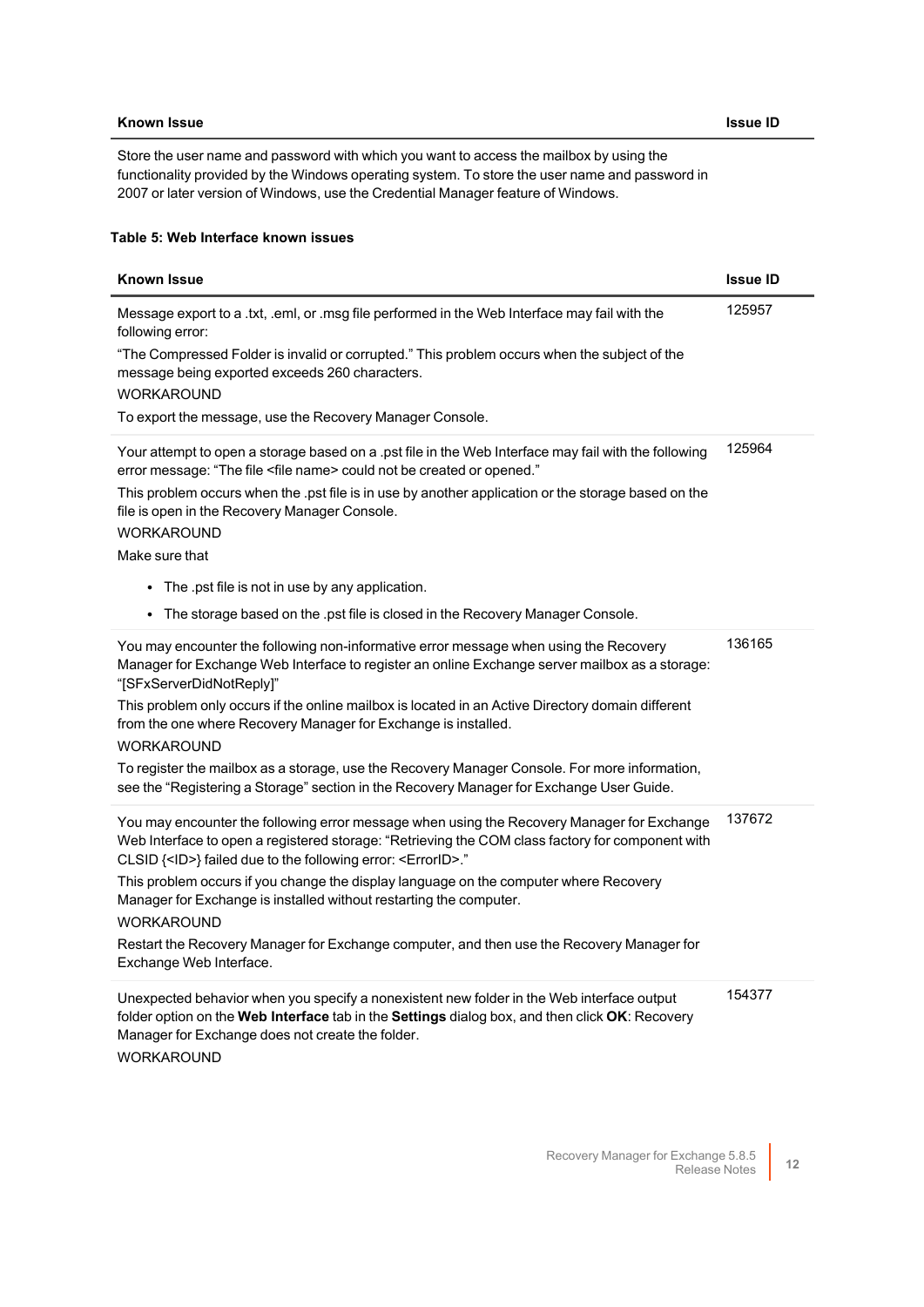Create the folder manually. Unexpected behavior in the Recovery Manager for Exchange Web Interface: Keyboard input fails to work in the text boxes when you attempt to type in the Japanese, Korean, or Chinese language. WORKAROUND 1 1. Create a .txt file (for example, in Notepad). 2. In the .txt file, type the text you want to insert into the Web Interface, and then copy and paste the text into the appropriate Web Interface text box. WORKAROUND 2 **NOTE:** This workaround disables the shortcut menus in the Recovery Manager for Exchange Web Interface. 1. Open the Recovery Manager for Exchange installation folder (by default, this is %ProgramFiles%\Quest\Recovery Manager for Exchange). 2. Locate the Default.htm file, and then open the file in a text editor (such as Notepad). 266162

- 3. In the file, change the Windowless parameter value for the Silverlight object from TRUE to FALSE.
- 4. Save changes and close the file.

| An issue in the Web Interface: Your attempt to browse a storage based on a Lotus Domino              | 344384 |  |
|------------------------------------------------------------------------------------------------------|--------|--|
| database (.nsf) file may fail with the error "This database is currently in use by another person or |        |  |
| process, and cannot be accessed at this time." This occurs if the same storage is concurrently       |        |  |
| open in the Recovery Manager Console.                                                                |        |  |
| <b>WORKAROUND</b>                                                                                    |        |  |

- 1. Close the storage in the Recovery Manager Console: Right-click the storage, and then click Close on the shortcut menu.
- 2. Browse the storage in the Web Interface.

#### <span id="page-12-0"></span>**Table 6: Third-party known issues**

| <b>Known Issue</b>                                                                                                                                                                                                                                                                                    | <b>Issue ID</b> |
|-------------------------------------------------------------------------------------------------------------------------------------------------------------------------------------------------------------------------------------------------------------------------------------------------------|-----------------|
| Your attempt to register Exchange Server databases from a compressed backup created with<br>Veritas NetBackup 6.5 may fail with the following error message: "Failed to process backup<br>media: The next file media was not found in the folder ' <foldername>'."<br/><b>WORKAROUND</b></foldername> | 100185          |
| Use Veritas NetBackup 6.5 to extract the Exchange Server databases from the<br>1.<br>compressed backup to a recovery storage group on a live Exchange Server.                                                                                                                                         |                 |
| 2. Use the Add Storage Wizard to register the Exchange Server databases (.edb files) from<br>the recovery storage group to which you extracted data in step 1.                                                                                                                                        |                 |
| Your attempt to directly access Exchange Server backups created with EMC Legato NetWorker<br>7.4.4 may permanently fail with the error "Column ID is constrained to be unique."<br><b>WORKAROUND</b>                                                                                                  | 108087          |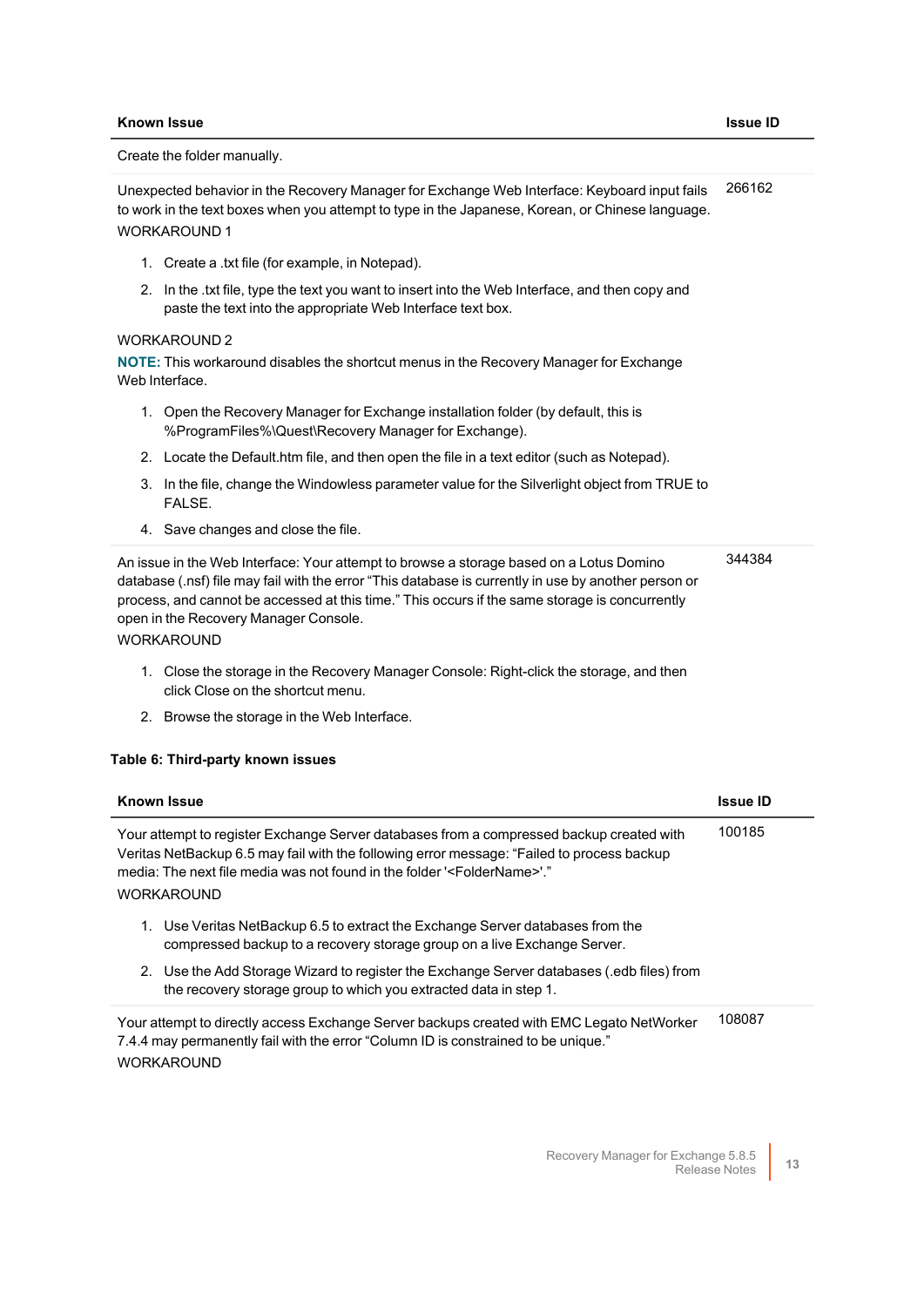| <b>Known Issue</b>                                                                                                                                                                                                                                                                                                                                                                                                                                             | <b>Issue ID</b> |
|----------------------------------------------------------------------------------------------------------------------------------------------------------------------------------------------------------------------------------------------------------------------------------------------------------------------------------------------------------------------------------------------------------------------------------------------------------------|-----------------|
| To register storages from such backups, use the instructions provided in the "Working with EMC<br>Legato NetWorker" section in the Recovery Manager for Exchange User Guide.                                                                                                                                                                                                                                                                                   |                 |
| Your attempt to use the Exchange Server Emulation feature to extract and register Exchange<br>Server databases from backups created with CA BrightStor ARCserve Backup 12.5 may<br>permanently fail. This problem occurs when Recovery Manager for Exchange and ARCserve<br>Backup 12.5 are installed on the same computer and the ARCserve Backup Manager window is<br>open while you are performing the storage registration operation.<br><b>WORKAROUND</b> | 110152          |
| Follow these steps to register storages:                                                                                                                                                                                                                                                                                                                                                                                                                       |                 |
| 1. Start Exchange Server emulation.                                                                                                                                                                                                                                                                                                                                                                                                                            |                 |
| 2. Restart the ARCserve Backup Manager.                                                                                                                                                                                                                                                                                                                                                                                                                        |                 |
| 3. Proceed with the storage registration operation.                                                                                                                                                                                                                                                                                                                                                                                                            |                 |
| Exchange Server emulation may fail when the 8.3 naming convention (short file and directory<br>names) is disabled on the Recovery Manager for Exchange computer.<br><b>WORKAROUND</b><br>Ensure the 8.3 naming convention is enabled. For details, see the documentation for your<br>version of Windows.                                                                                                                                                       | 135788          |
| When using Exchange emulation to extract and register two or more Exchange databases from<br>a backup created with NetBackup 7.0.1, you may encounter the following issue: The extract<br>operation fails after the first database has been successfully extracted.<br><b>WORKAROUND</b><br>Extract and register the Exchange databases one at a time.                                                                                                         | 138642          |
| Your attempt to register Exchange Server databases from a backup created with Windows<br>Server Backup may fail with the error "The backup destination is not readable."<br><b>WORKAROUND</b>                                                                                                                                                                                                                                                                  | 159111          |
| 1. Use Windows Server Backup to extract the Exchange Server databases from the backup<br>into a custom location. For more information, see the documentation for your version of<br>Windows Server Backup.                                                                                                                                                                                                                                                     |                 |
| 2. In the Recovery Manager Console, start the Add Storage Wizard (select the Recovery<br>Manager for Exchange console tree root, and then click Register Storages in the right<br>pane.                                                                                                                                                                                                                                                                        |                 |
| 3. Step through the wizard until you are on the Select How to Add Storages page.                                                                                                                                                                                                                                                                                                                                                                               |                 |
| 4. Click the Access offline Exchange database, Domino databases, .pst files, or<br>Archive Manager instance option, and then step through the wizard to register the<br>Exchange Server databases you extracted in step 1.                                                                                                                                                                                                                                     |                 |
| Your attempt to register storages from backups created with EMC NetWorker by using the<br>Access Exchange and/or Domino backups directly option in the Add Storage Wizard may<br>fail with the error "Catastrophic failure." This issue only occurs if the backup media contains both<br>Exchange and non-Exchange backups.                                                                                                                                    | 163389          |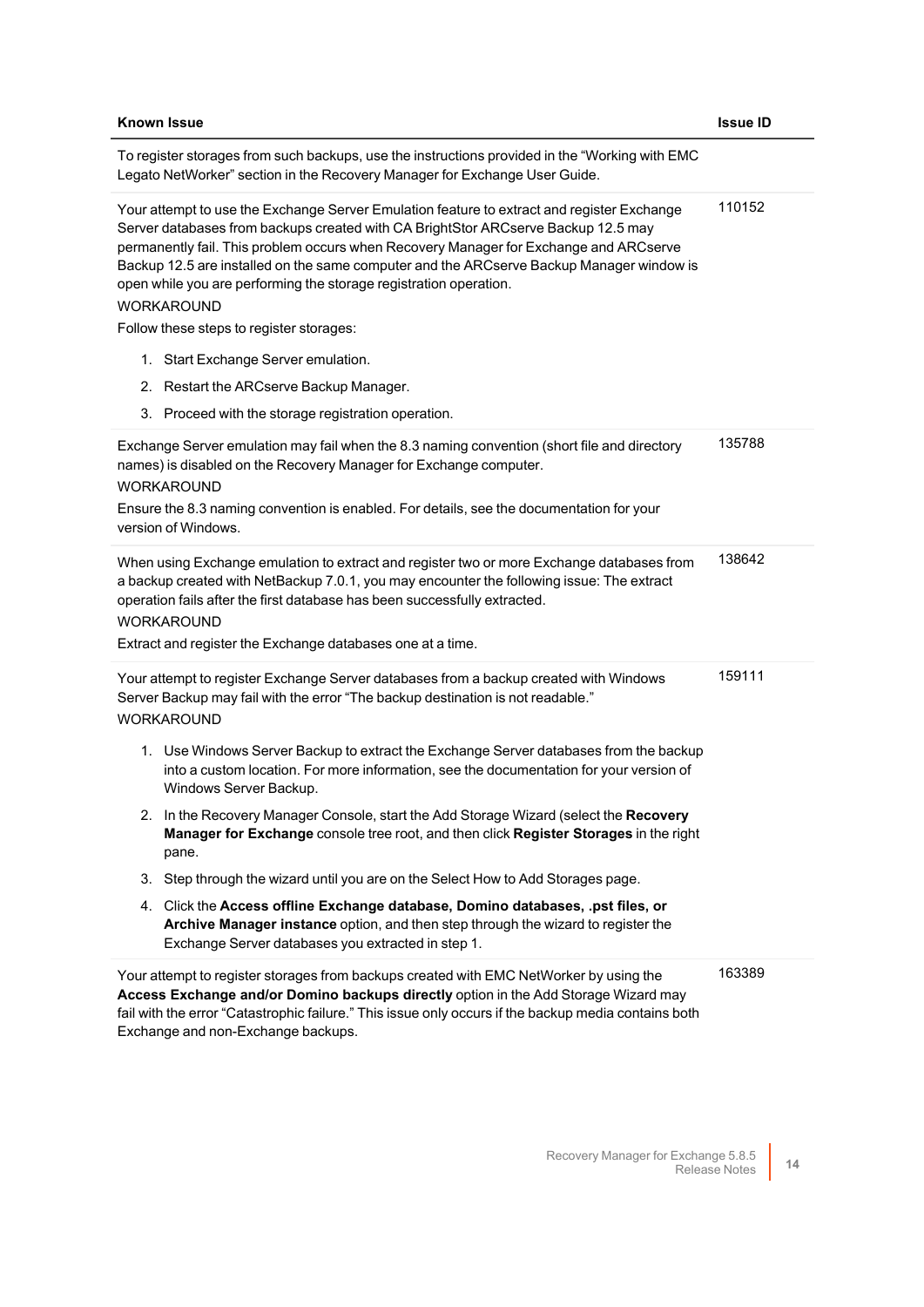## **Known Issue Issue ID WORKAROUND** To register storages, either connect to NetWorker backup server or use Exchange emulation. For more information on each of these methods, see the "Working with EMC Legato NetWorker" section in the Recovery Manager for Exchange User Guide. Unexpected result when you export messages from an Archive Manager instance to Text (.txt) files: Message bodies may be missing from the target Text (.txt) files. This problem only affects messages whose bodies have HTML format or Rich Text Format (RTF). WORKAROUND 1. Restore messages from the Archive Manager instance to a Personal Folders (.pst) file. 2. Export the messages from the Personal Folders (.pst) file to Text (.txt) files. 164810 Your attempt to use Exchange emulation to extract and register Exchange Server databases from a backup created with NetBackup 7.5 may cause Recovery Manager for Exchange to stop responding. This issue only occurs when you attempt to start Exchange emulation two or more times in a row. WORKAROUND Restart the Recovery Manager Console, and then start Exchange emulation. 218188 You may encounter the following issue when using Exchange emulation to restore an Exchange Server database from a backup created with NetVault Backup: The restore operation fails with the following error being displayed in the NetVault Backup console: "Fatal error: Restore failed". This issue only occurs when Windows Management Framework 3.0 which includes Windows PowerShell 3.0 is installed on the computer running Recovery Manager for Exchange. WORKAROUND Uninstall Windows Management Framework 3.0, and then retry the restore operation. 251988 When you use Exchange emulation to register multiple Exchange Server databases from backups created with ARCserve, the registration may fail. This issue occurs if the ARCserve agent installed on the Recovery Manager for Exchange computer is incompatible with the versions of Exchange Server from which the databases originate. In this situation, Recovery Manager for Exchange does not perform any checks to confirm the compatibility of the agent. WORKAROUND Check to make sure that the ARCserve agent is compatible with the Exchange Server versions whose databases you plan to register as storages. 261531 Your attempt to register a new storage may fail when you use the Exchange Emulation feature to register an Exchange Server database held on a backup server running Symantec NetBackup version 7.5.0.5. This issue only occurs when the Recovery Manager for Exchange computer does not have a disk volume whose letter is identical to the one on which the database being registered resided on Exchange Server. This issue is caused by a problem known to exist in Symantec NetBackup 7.5.0.5 and described in Article TECH196858 available on the [www.symantec.com](http://www.symantec.com/) Web site. For a complete description of the problem, follow this link: [www.symantec.com/docs/TECH196858](http://www.symantec.com/docs/TECH196858). 281761

WORKAROUND 1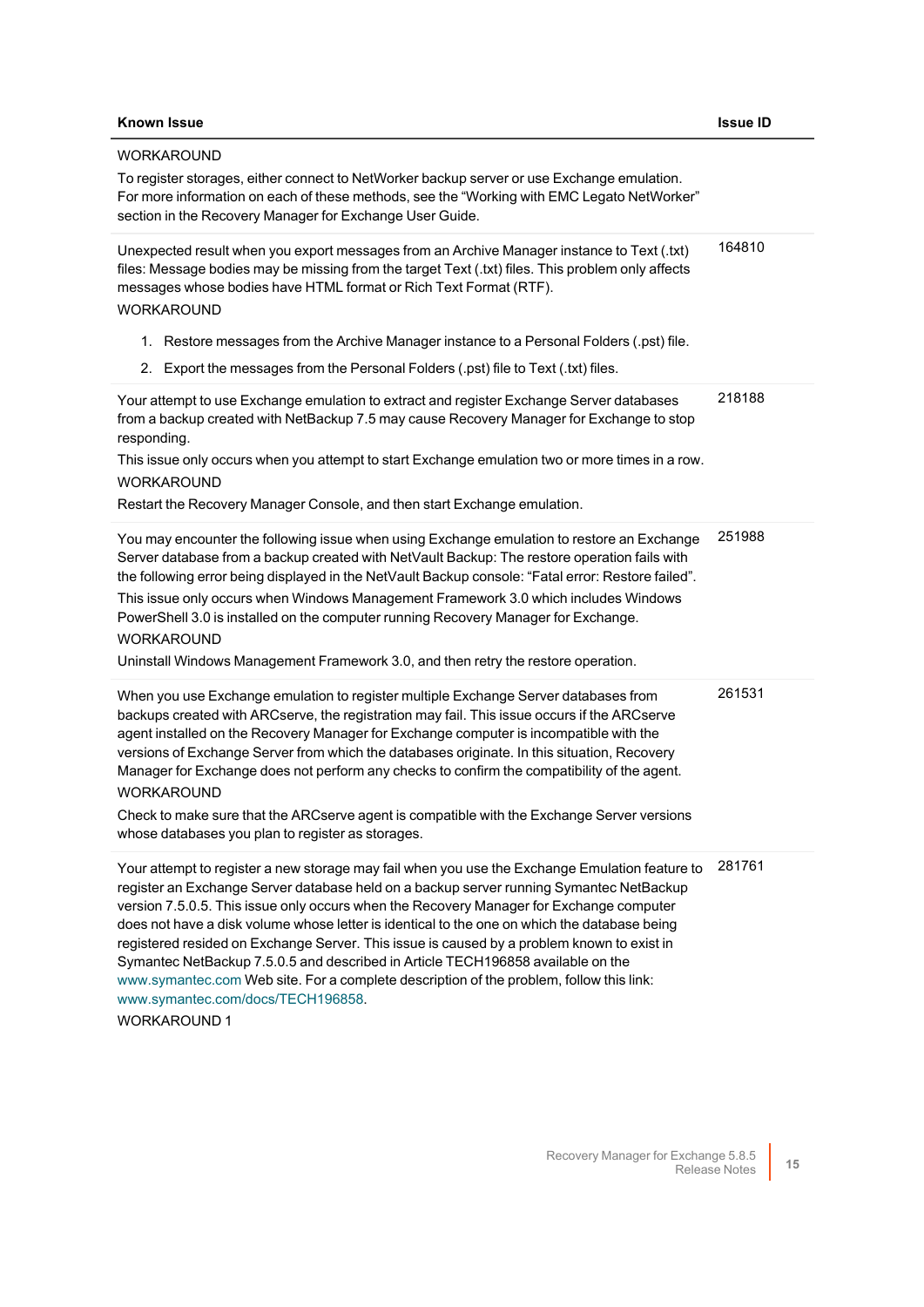| <b>Known Issue</b>                                                                                                                                                                                                                                                                                    | <b>Issue ID</b> |
|-------------------------------------------------------------------------------------------------------------------------------------------------------------------------------------------------------------------------------------------------------------------------------------------------------|-----------------|
| 1. Make sure the Recovery Manager for Exchange computer has a disk volume whose<br>letter is identical to the one on which the database you want to register resided on<br>Exchange Server.                                                                                                           |                 |
| 2. Retry the storage registration operation.                                                                                                                                                                                                                                                          |                 |
| <b>WORKAROUND 2</b>                                                                                                                                                                                                                                                                                   |                 |
| Downgrade Symantec NetBackup from version 7.5.0.5 to 7.5.0.4.<br>1.<br>2. Retry the storage registration operation.                                                                                                                                                                                   |                 |
| Unexpected behavior: The Rme.exe process may keep running when you close the Recovery<br>Manager Console after working with vRanger.<br><b>WORKAROUND</b><br>Use the Task Manager to stop the Rme.exe process manually.                                                                               | 283983          |
| Unexpected result when you use Exchange emulation to simultaneously extract and register two<br>Exchange Server databases from a backup created with Symantec NetBackup: Only one<br>database is extracted.<br><b>WORKAROUND</b><br>Extract and register only one Exchange Server database at a time. | 289758          |
| Cannot restore a message from Archive Manager if the message encoding is not specified in a<br>standard way, e.g. UTF8 instead of UTF-8.                                                                                                                                                              | <b>RMEX-276</b> |
| While exporting items from Archive Manager, only "sent" or "received" date criteria can be used<br>for filtering operation. If any other type of dates is used for filtering (e.g. "created", "modified" or<br>"deleted"), items are not filtered at all.                                             | <b>RMEX-420</b> |

# <span id="page-15-0"></span>**System requirements**

Before installing Recovery Manager for Exchange 5.8.5, ensure that your system meets the following minimum hardware and software requirements.

- Core [Components](#page-15-1) (required)
- [Management](#page-18-0) Shell (optional)
- <span id="page-15-1"></span>• Web Interface [\(optional\)](#page-18-1)

## **Core Components (required)**

#### **Table 7: Core Components system requirements**

| <b>Requirement</b> | <b>Details</b>                                                                               |
|--------------------|----------------------------------------------------------------------------------------------|
| Processor          | 1.4 GHz or faster Pentium or equivalent, x86 or x64 architecture.                            |
| Overall memory     | (RAM) 512 MB or more.                                                                        |
|                    | x86 system                                                                                   |
| Hard disk space    | Full product installation, including the prerequisite software: 1.5 GB of<br>free disk space |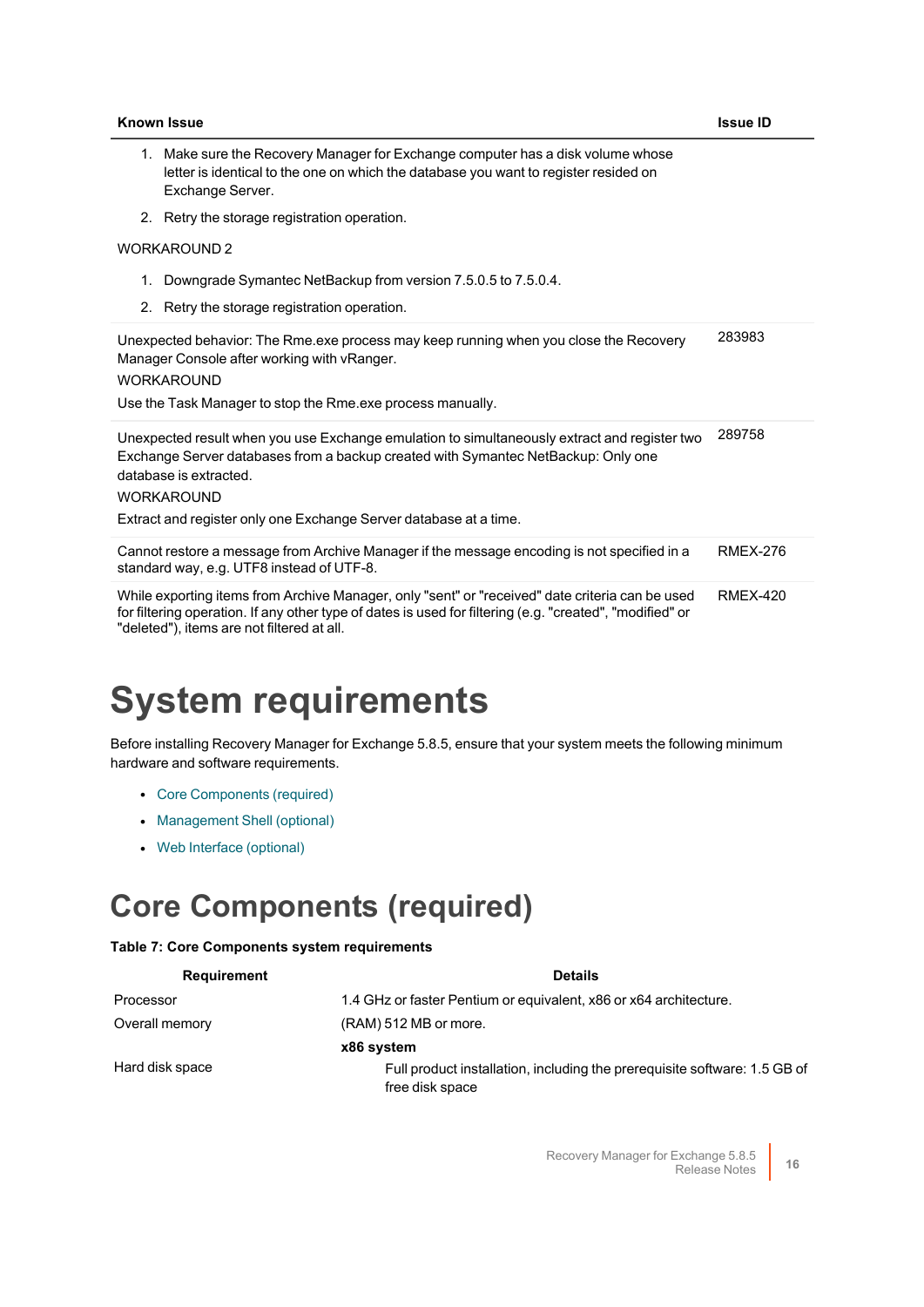| Product installation when all the prerequisite software is already<br>installed: 75 MB of free disk space<br>x64 system<br>Full product installation, including the prerequisite software: 1.5 GB of<br>free disk space<br>Product installation when all the prerequisite software is already |  |
|-----------------------------------------------------------------------------------------------------------------------------------------------------------------------------------------------------------------------------------------------------------------------------------------------|--|
|                                                                                                                                                                                                                                                                                               |  |
|                                                                                                                                                                                                                                                                                               |  |
|                                                                                                                                                                                                                                                                                               |  |
| installed: 110 MB of free disk space                                                                                                                                                                                                                                                          |  |
| Your computer must run one of the following operating systems (32-bit or 64-<br>bit edition):                                                                                                                                                                                                 |  |
| Microsoft Windows Server 2019                                                                                                                                                                                                                                                                 |  |
| Microsoft Windows Server 2016<br>$\bullet$                                                                                                                                                                                                                                                    |  |
| Microsoft Windows 10 without Service Pack                                                                                                                                                                                                                                                     |  |
| Microsoft Windows 8.1 without Service Pack                                                                                                                                                                                                                                                    |  |
| Microsoft Windows 8 without Service Pack                                                                                                                                                                                                                                                      |  |
| Microsoft Windows Server 2012 R2 without Service Pack                                                                                                                                                                                                                                         |  |
| Operating system<br>Microsoft Windows Server 2012 without Service Pack                                                                                                                                                                                                                        |  |
| Microsoft Windows 7 without Service Pack or with Service Pack 1                                                                                                                                                                                                                               |  |
| Microsoft Windows Server 2008 R2 without Service Pack or with<br>Service Pack 1                                                                                                                                                                                                               |  |
| Microsoft Windows Server 2008 with Service Pack 1 or Service Pack<br>$\bullet$<br>2                                                                                                                                                                                                           |  |
| Microsoft Windows Vista with Service Pack 2                                                                                                                                                                                                                                                   |  |
| <b>NOTE:</b> Recovery Manager for Exchange does not support Terminal Services<br>Application mode.                                                                                                                                                                                            |  |
| Screen resolution<br>1024 x 768 or higher                                                                                                                                                                                                                                                     |  |
| • Microsoft .NET Framework 4.0<br>Microsoft .NET Framework                                                                                                                                                                                                                                    |  |
| Microsoft .NET Framework 2.0                                                                                                                                                                                                                                                                  |  |
| One of the following versions is required:                                                                                                                                                                                                                                                    |  |
| • Microsoft SQL Server 2019 (Enterprise, Standard, Workgroup,<br>Express, Web, or Developer Edition)                                                                                                                                                                                          |  |
| • Microsoft SQL Server 2017 (Enterprise, Standard, Workgroup,<br>Express, Web, or Developer Edition)                                                                                                                                                                                          |  |
| Microsoft SQL Server 2016 (Enterprise, Standard, Workgroup,<br>Microsoft SQL Server<br>Express, Web, or Developer Edition)                                                                                                                                                                    |  |
| • Microsoft SQL Server 2014 (Enterprise, Standard, Workgroup,<br>Express, Web, or Developer Edition)                                                                                                                                                                                          |  |
| • Microsoft SQL Server 2012, with or without any Service Pack<br>(Enterprise, Standard, Workgroup, Express, Web, or Developer<br>Edition)                                                                                                                                                     |  |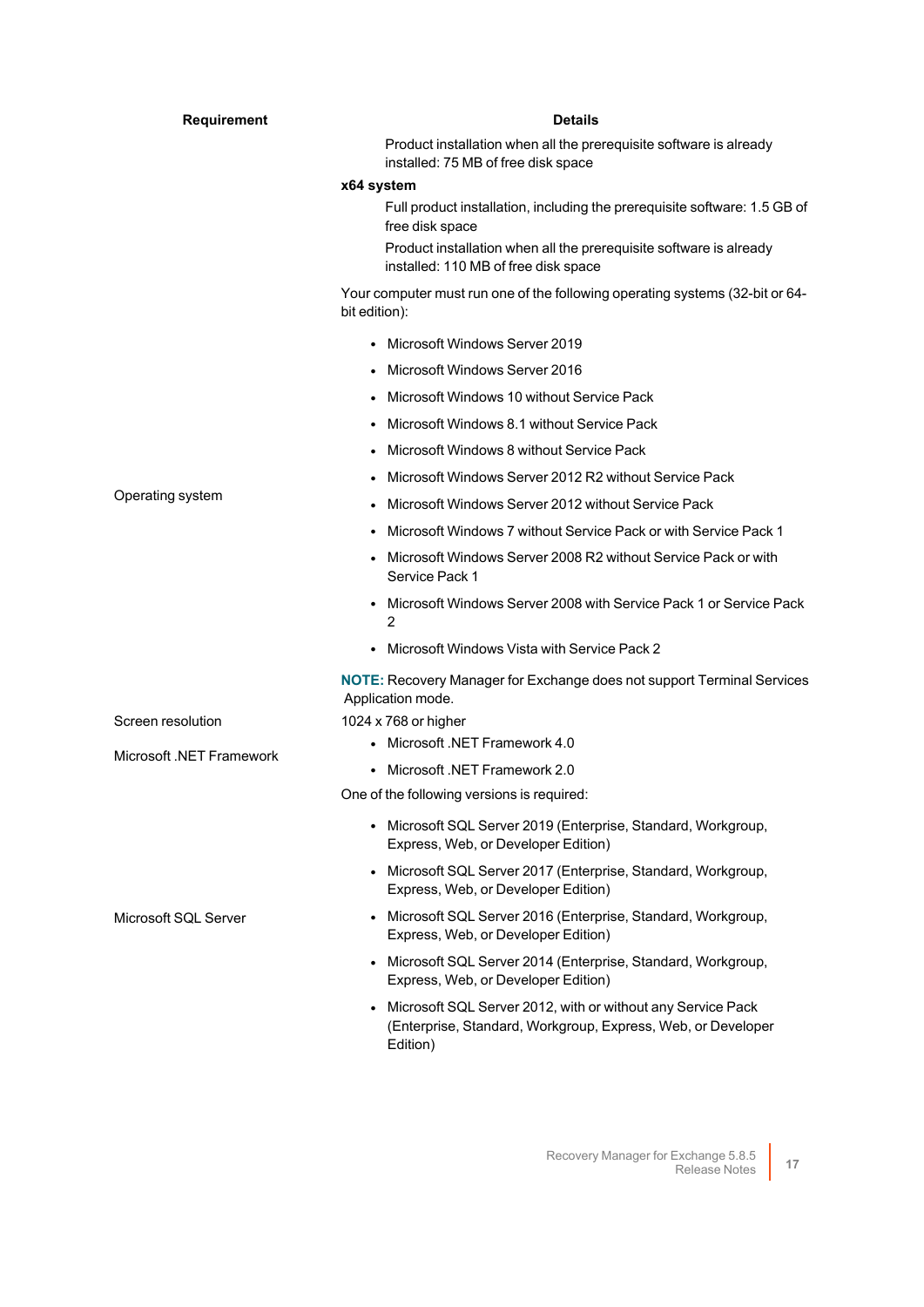| <b>Requirement</b>                                          | <b>Details</b>                                                                                                                                                                                                                                                                                        |
|-------------------------------------------------------------|-------------------------------------------------------------------------------------------------------------------------------------------------------------------------------------------------------------------------------------------------------------------------------------------------------|
|                                                             | • Microsoft SQL Server 2008 R2, with or without any Service Pack<br>(Enterprise, Standard, Workgroup, Express, Web, or Developer<br>Edition)                                                                                                                                                          |
|                                                             | Microsoft SQL Server 2008, with or without any Service Pack<br>(Enterprise, Standard, Workgroup, Express, Web, or Developer<br>Edition)                                                                                                                                                               |
|                                                             | Microsoft SQL Server 2005, with or without any Service Pack<br>$\bullet$<br>(Enterprise, Standard, Workgroup, Express, Web, or Developer<br>Edition)                                                                                                                                                  |
| Microsoft Windows PowerShell<br>Microsoft Windows Installer | Microsoft Windows PowerShell 2.0<br>Microsoft Windows Installer 4.5                                                                                                                                                                                                                                   |
|                                                             | Your computer must have one of the following versions installed:                                                                                                                                                                                                                                      |
|                                                             | Microsoft Outlook 2016 (standalone installation)<br>$\bullet$                                                                                                                                                                                                                                         |
| Microsoft Outlook                                           | Microsoft Outlook 2013                                                                                                                                                                                                                                                                                |
|                                                             | Microsoft Outlook 2010<br>$\bullet$                                                                                                                                                                                                                                                                   |
|                                                             | Microsoft Outlook 2007 SP2 or later                                                                                                                                                                                                                                                                   |
|                                                             | Supported versions of Microsoft Exchange Server:                                                                                                                                                                                                                                                      |
|                                                             | • Microsoft Exchange Server 2019 CU 2, CU3, CU4, CU5, CU6                                                                                                                                                                                                                                             |
|                                                             | • Microsoft Exchange Server 2016 CU5, CU12, CU13, CU14, CU15,<br><b>CU16, CU17</b>                                                                                                                                                                                                                    |
|                                                             | Microsoft Exchange Server 2016 without service pack<br>$\bullet$                                                                                                                                                                                                                                      |
|                                                             | Microsoft Exchange Server 2013 CU22, CU23<br>$\bullet$                                                                                                                                                                                                                                                |
|                                                             | Microsoft Exchange Server 2013 without Service Pack or with<br>$\bullet$<br>Service Pack 1 (offline Exchange Server 2013 databases are only<br>supported when Recovery Manager for Exchange is installed on a<br>computer running Windows Vista with Service Pack 2 or a later<br>version of Windows) |
|                                                             | Microsoft Exchange Server 2010 Update Rollup 27<br>$\bullet$                                                                                                                                                                                                                                          |
| Microsoft Exchange Server                                   | Microsoft Exchange Server 2010 without Service Pack or with SP1,<br>$\bullet$<br>SP2, or SP3                                                                                                                                                                                                          |
|                                                             | Microsoft Exchange Server 2007 without SP or with SP1, SP2, or<br>$\bullet$<br>SP <sub>3</sub>                                                                                                                                                                                                        |
|                                                             | <b>NOTE:</b>                                                                                                                                                                                                                                                                                          |
|                                                             | Recovery Manager for Exchange does not support Exchange Cached<br>$\bullet$<br>Mode. Before you start working with an online Exchange Server (for                                                                                                                                                     |

- Mode. Before you start working with an online Exchange Server (for example, before registering Exchange mailboxes as storages), make sure that Exchange Server allows connections in non-Cached Exchange Mode.
- To work with Exchange Server databases, Recovery Manager for Exchange requires several .dll files supplied with Microsoft Exchange Server. For detailed information about these files, see the Recovery Manager for Exchange User Guide.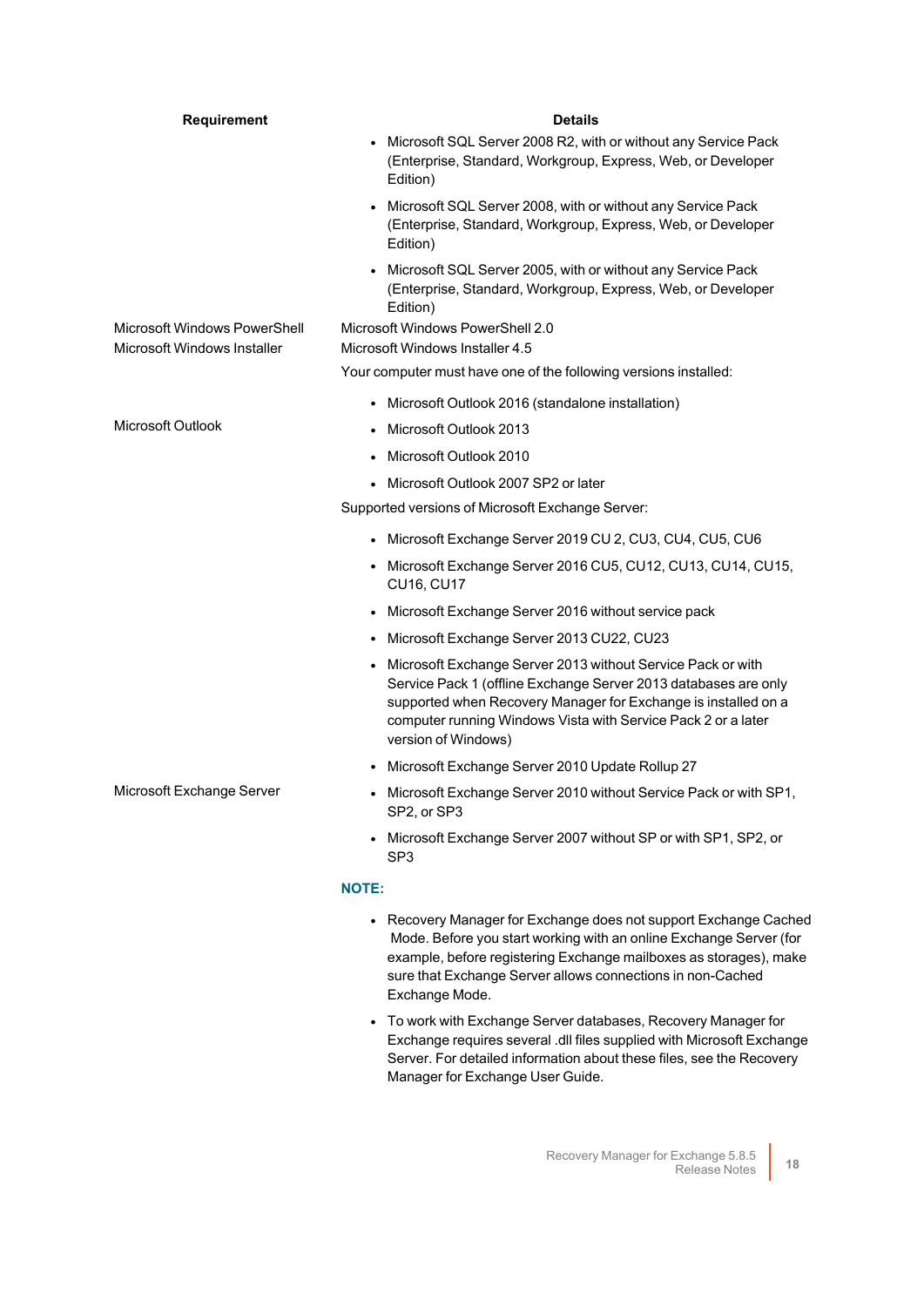| <b>Requirement</b>                                                  | <b>Details</b>                                                                                                                                                                                                                           |  |
|---------------------------------------------------------------------|------------------------------------------------------------------------------------------------------------------------------------------------------------------------------------------------------------------------------------------|--|
|                                                                     | • To link Recovery Manager for Exchange to the required .dll files<br>originating from Exchange Server 2013, 2010, 2007 or 2016 you must<br>install Recovery Manager for Exchange on a computer running a 64-<br>bit edition of Windows. |  |
| <b>IBM Lotus Notes</b>                                              | In order to view, search, and restore Lotus Domino data with Recovery<br>Manager for Exchange, your computer must have one of the following IBM<br>Lotus Notes versions installed:                                                       |  |
|                                                                     | $9.0, 8.5, 8.0,$ or $7.0$                                                                                                                                                                                                                |  |
| <b>IBM Lotus Domino</b>                                             | Recovery Manager for Exchange supports the following versions of IBM<br>Lotus Domino:                                                                                                                                                    |  |
|                                                                     | 9.0, 8.5, 8.0, 7.0, 6.5, 6.0, 5.0, and 4.6                                                                                                                                                                                               |  |
| Quest <sup>®</sup> Archive Manager <sup>®</sup>                     | Recovery Manager for Exchange supports the following versions of Archive<br>Manager as source and target storages: 5.4, 5.5, 5.6, 5.3, 5.2 and 5.0.                                                                                      |  |
| Quest <sup>®</sup> Recovery Manager for<br><b>Active Directory®</b> | Recovery Manager for Exchange can integrate with the following versions of<br>Recovery Manager for Active Directory to restore mailbox user accounts from<br>Active Directory backups:                                                   |  |
|                                                                     | 8.8.1, 8.8, 8.7.1, 8.7, 8.6.4, 8.6.3, 8.6.1, 8.6                                                                                                                                                                                         |  |
|                                                                     | Recovery Manager for Exchange and Recovery Manager for Active Directory<br>must be installed on the same computer.                                                                                                                       |  |

## <span id="page-18-0"></span>**Management Shell (optional)**

### **Table 8: Management Shell system requirements**

**Requirement Details**

Recovery Manager for Exchange components Core Components

## <span id="page-18-1"></span>**Web Interface (optional)**

### **Table 9: Web Interface system requirements**

| <b>Requirement</b>                             | <b>Details</b>                                                                                                                                                                                                                               |
|------------------------------------------------|----------------------------------------------------------------------------------------------------------------------------------------------------------------------------------------------------------------------------------------------|
| Microsoft Internet Information<br>Server (IIS) | Microsoft Internet Information Services (IIS) 6.0, 7.0, 7.5, 8.0, or 8.5 must be<br>installed on the Recovery Manager for Exchange computer.                                                                                                 |
| Microsoft Silverlight                          | Microsoft Silverlight 5 must be installed on the computer from which you<br>want to access the Web Interface.<br>If Silverlight is not installed, you will be prompted to install it when accessing<br>the Web Interface for the first time. |
| Web Browser                                    | You can access the Web Interface by using Microsoft Internet Explorer 7.0<br>or later.                                                                                                                                                       |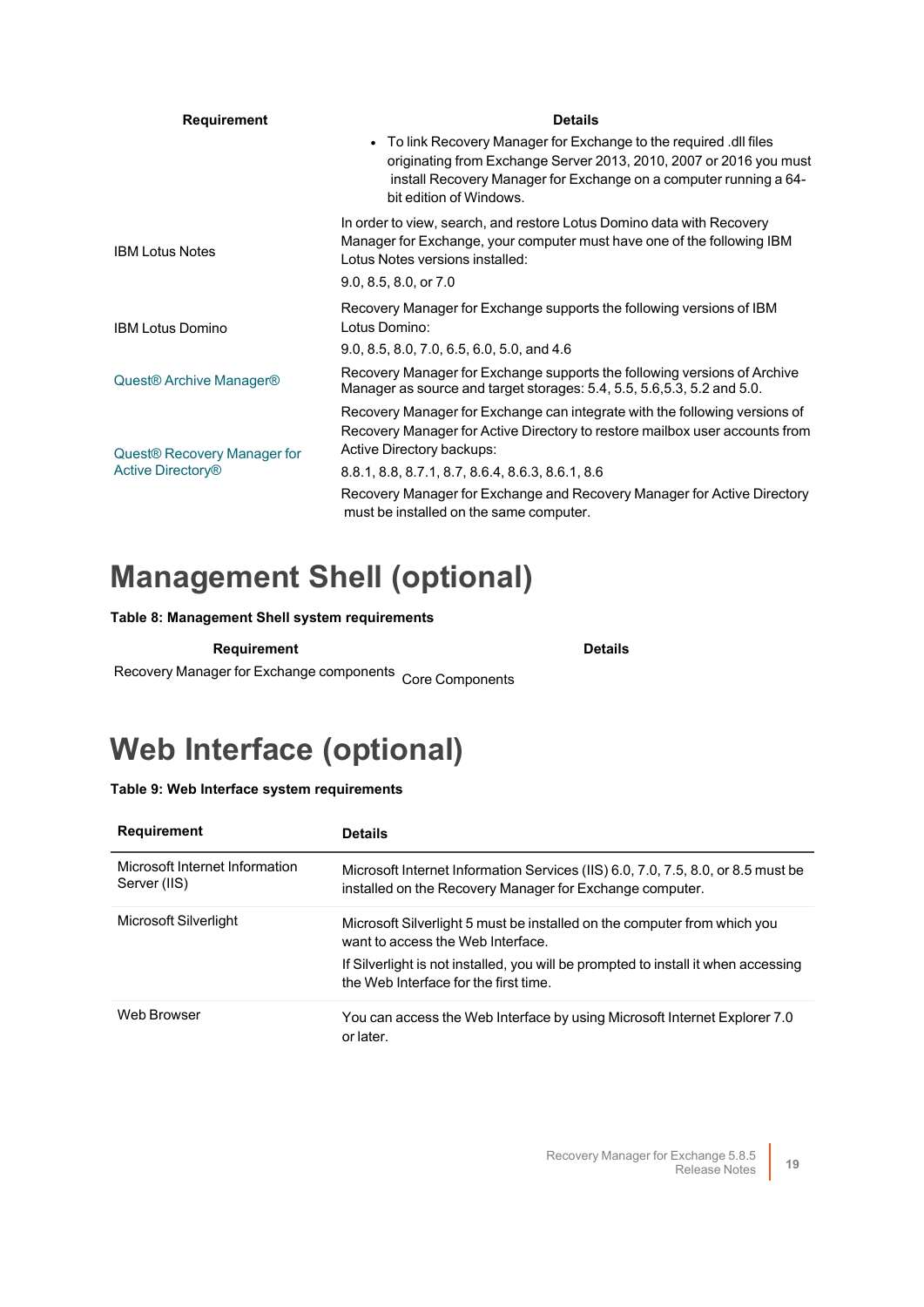Support HTTPS web access

Recovery Manager for Exchange components

Core Components

## **Upgrade and compatibility**

Recovery Manager for Exchange 5.8.5 is upgradeable from version 5.6 or later.

Recovery Manager for Exchange can integrate with the below-listed backup software to extract and register Exchange Server databases from streaming (normal, incremental, and differential) backups created with these products. The next table also describes the conditions where Recovery Manager for Exchange can extract and register Exchange Server databases from VSS (Volume Shadow Copy Snapshot) backups created with particular backup software.

### **Table 10: Supported backup software**

| <b>Backup software</b>                                                                                                                                                                                                                                                                      | <b>Version</b>                                                                                                          | <b>VSS backups</b>                                                                                                                 |
|---------------------------------------------------------------------------------------------------------------------------------------------------------------------------------------------------------------------------------------------------------------------------------------------|-------------------------------------------------------------------------------------------------------------------------|------------------------------------------------------------------------------------------------------------------------------------|
| <b>Quest<sup>®</sup> Rapid</b><br><b>Recovery®</b><br>(legacy name:<br>AppAssure <sup>®</sup> )                                                                                                                                                                                             | 5.3, 5.4, 6.0, 6.1.3, 6.2, 6.2.1, 6.3,<br>6.4                                                                           | Not applicable                                                                                                                     |
|                                                                                                                                                                                                                                                                                             |                                                                                                                         | VSS backups are supported via Exchange emulation<br>if these conditions are true:                                                  |
| Quest <sup>®</sup> NetVault <sup>®</sup>                                                                                                                                                                                                                                                    | 8.6, 9.0, 9.1, 9.2, 10, 11, 11.1, 11.4,<br>11.4.5, 12, 12.0.1, 12.1, 12.2, 12.3,<br>12.4                                | • Backed Exchange is Exchange Server 2007,<br>Exchange Server 2010 or Exchange Server<br>2013.                                     |
|                                                                                                                                                                                                                                                                                             |                                                                                                                         | • Recovery Manager for Exchange computer is<br>running the same or a later version of<br>Windows as the backed up Exchange Server. |
| Quest <sup>®</sup> vRanger <sup>®</sup><br>(Standard and Pro)                                                                                                                                                                                                                               | 5.3, 5.4, 5.5, 6.0, 6.1, 7.0, 7.1, 7.2,<br>7.3, 7.5, 7.5.1, 7.6.3, 7.6.5, 7.6.6,<br>7.7                                 | Not applicable                                                                                                                     |
| <b>CA BrightStor</b>                                                                                                                                                                                                                                                                        |                                                                                                                         | VSS backups are supported via Exchange emulation<br>if these conditions are true:                                                  |
| ARCserve<br>2000 (7.0), 9.0, 10.5, 11.0, 11.1,<br>(also known as CA<br>11.1 SP1, 11.5, 11.5 SP1, 11.5<br>SP3, 11.5 SP4, 12.0, 12.0 SP1,<br><b>ARCServelT</b> for<br>12.0 SP2, 12.5, 12.5 SP1, 15.0,<br>Windows NT and CA<br>16.0, 16.0 SP1, 16.5<br><b>BrightStor Enterprise</b><br>Backup) | • Created with ARCserve Backup 11.5 SP4,<br>12.0, 12.0 SP1, 12.0 SP2, 12.5, 12.5 SP1,<br>15.0, 16.0, 16.0 SP1, or 16.5. |                                                                                                                                    |
|                                                                                                                                                                                                                                                                                             |                                                                                                                         | • Recovery Manager for Exchange computer is<br>running the same or a later version of<br>Windows as the backed up Exchange Server. |
| <b>HP Data Protector</b>                                                                                                                                                                                                                                                                    | 5.1, 5.5, 6.0, 6.1, 6.2, 7.0, 8.0, 8.1,<br>9.0                                                                          | VSS backups are supported via Exchange emulation<br>if these conditions are true:                                                  |
|                                                                                                                                                                                                                                                                                             |                                                                                                                         | • Created with HP Data Protector 7.0, 8.0, 8.1 or<br>9.0.                                                                          |

Recovery Manager for Exchange 5.8.5 Exchange 5.8.5<br>Release Notes 20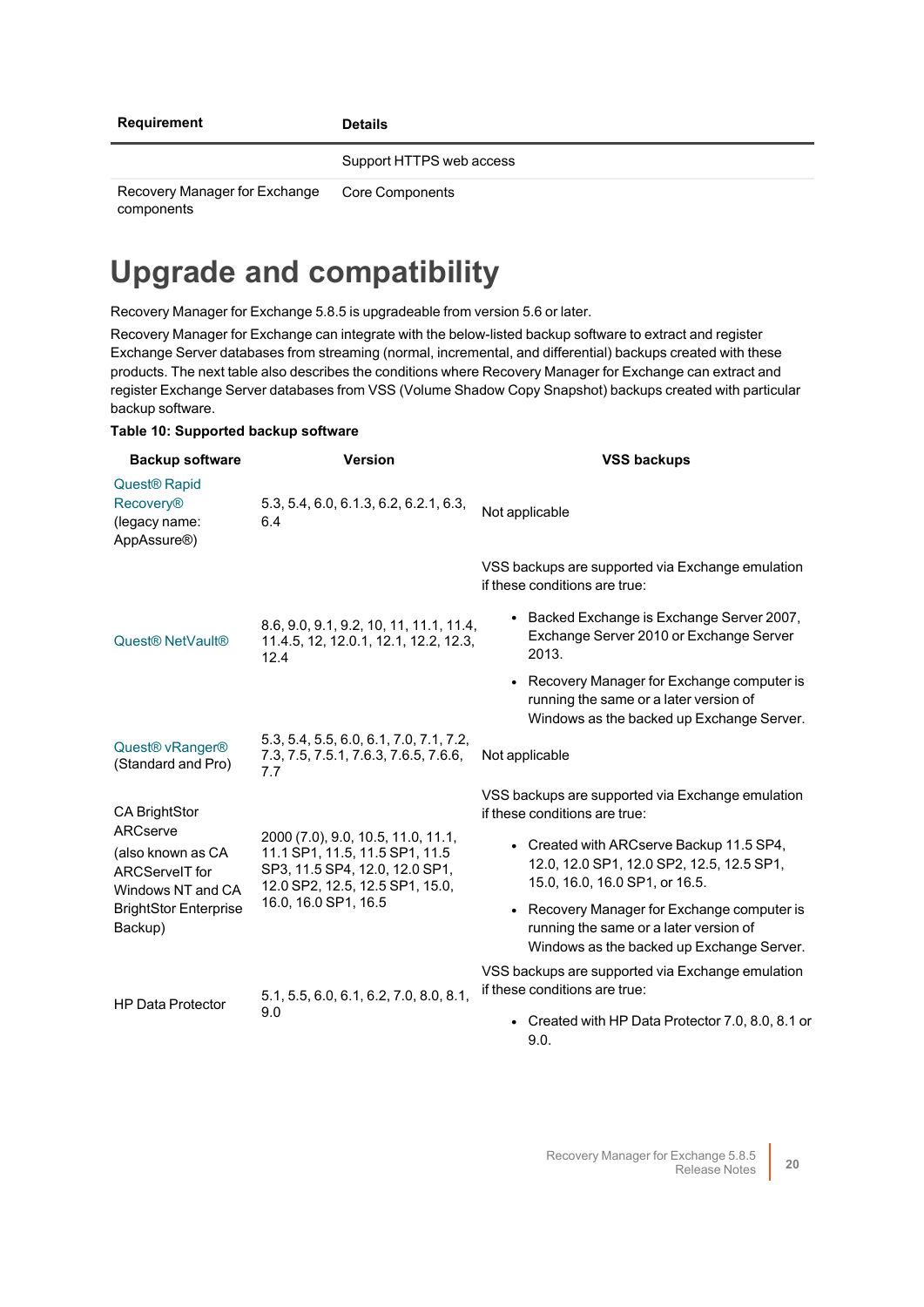| <b>Backup software</b>                         | <b>Version</b>                                                                                                                                                                                                                                                                                                | <b>VSS backups</b>                                                                                                                                                                                                                                  |
|------------------------------------------------|---------------------------------------------------------------------------------------------------------------------------------------------------------------------------------------------------------------------------------------------------------------------------------------------------------------|-----------------------------------------------------------------------------------------------------------------------------------------------------------------------------------------------------------------------------------------------------|
|                                                |                                                                                                                                                                                                                                                                                                               | • Recovery Manager for Exchange computer is<br>running the same version of Windows as the<br>backed up Exchange Server                                                                                                                              |
| IBM Tivoli Storage<br>Manager                  | 5.1.1, 5.1.5, 5.2, 5.3, 5.4, 5.5, 6.1,<br>6.2, 6.3, 6.4, 7.1, 7.1.4                                                                                                                                                                                                                                           | VSS backups are supported via Exchange Emulation<br>if these conditions are true:                                                                                                                                                                   |
|                                                |                                                                                                                                                                                                                                                                                                               | • Created with Tivoli Storage Manager 6.2, 6.3,<br>6.4, 7.1 or 7.1.4                                                                                                                                                                                |
|                                                |                                                                                                                                                                                                                                                                                                               | • Backed up Exchange Server version is<br>Exchange Server 2007, Exchange Server<br>2010, or Exchange Server 2013.                                                                                                                                   |
|                                                |                                                                                                                                                                                                                                                                                                               | • Recovery Manager for Exchange computer is<br>running the same or a later version of<br>Windows as the backed up Exchange Server.                                                                                                                  |
|                                                |                                                                                                                                                                                                                                                                                                               | VSS backups are supported via Exchange emulation<br>if these conditions are true:                                                                                                                                                                   |
| <b>EMC NetWorker</b>                           | 6.0, 6.1, 6.2, 7.0, 7.1, 7.2, 7.3, 7.4,<br>7.5, 7.6, 8.0, 8.1, 8.2, 9.0, 9.1.1,<br>9.2.1                                                                                                                                                                                                                      | • Backed up Exchange Server version is<br>Exchange Server 2007, Exchange Server<br>2010, or Exchange Server 2013.                                                                                                                                   |
|                                                |                                                                                                                                                                                                                                                                                                               | • Recovery Manager for Exchange computer is<br>running the same or a later version of<br>Windows as the backed up Exchange Server.                                                                                                                  |
| <b>Microsoft Windows</b><br>Server Backup      | Windows Server 2008, Windows<br>Server 2008 R2, Windows Server<br>2012, Windows Server 2016                                                                                                                                                                                                                   | VSS backups are supported via access to backup<br>server.                                                                                                                                                                                           |
| Microsoft System<br>Manager                    | 2007, 2007 with Feature Pack,<br>Center Data Protection 2007 SP1, 2010, 2012, 2012 SP1,<br>2012 R <sub>2</sub>                                                                                                                                                                                                | VSS backups are supported via access to backup<br>server.                                                                                                                                                                                           |
|                                                |                                                                                                                                                                                                                                                                                                               | VSS backups are supported via direct access if<br>created with Backup Exec 11d, 12.0, 12.5, 2010 (13),<br>2010 SP1, 2010 R2, 2010 R2 SP1, 2010 R3, 2010 R3<br>SP1, 2010 R3                                                                          |
| Symantec Backup<br>Exec for Windows<br>Servers | 8.6, 8.6 SBS, 8.6 for WSA, 9.0, 9.1,<br>10.0, 10d (10.1), 11d, 12.0, 12.5,<br>2010 (13), 2010 SP1, 2010 R2,<br>2010 R2 SP1, 2010 R3, 2010 R3<br>SP1, 2010 R3 SP3, 2012, 2012<br>SP1, 2012 SP2, 2012 SP3, 2012<br>SP4, 2014<br><b>NOTE: Granular Restore</b><br>Technology (GRT) backups are not<br>supported. | • VSS backups are supported via Exchange<br>emulation if these conditions are true: Created<br>with Backup Exec 11d, 12.0, 12.5, 2010 (13),<br>2010 SP1, 2010 R2, 2010 R2 SP1, 2010 R3,<br>2010 R3 SP1, 2010 R3 SP3, 2012, 2012 SP1,<br>or 2012 SP2 |
|                                                |                                                                                                                                                                                                                                                                                                               | Backed up Exchange Server version is<br>Exchange Server 2007, Exchange Server<br>2010 or Exchange Server 2013.                                                                                                                                      |
|                                                |                                                                                                                                                                                                                                                                                                               | • Recovery Manager for Exchange computer is<br>running the same version of Windows as the<br>backed up Exchange Server.                                                                                                                             |
|                                                |                                                                                                                                                                                                                                                                                                               | <b>NOTE:</b> Recovery Manager for Exchange can register<br>offline Exchange Server databases extracted from a                                                                                                                                       |

snapshot backup with Backup Exec. For instructions,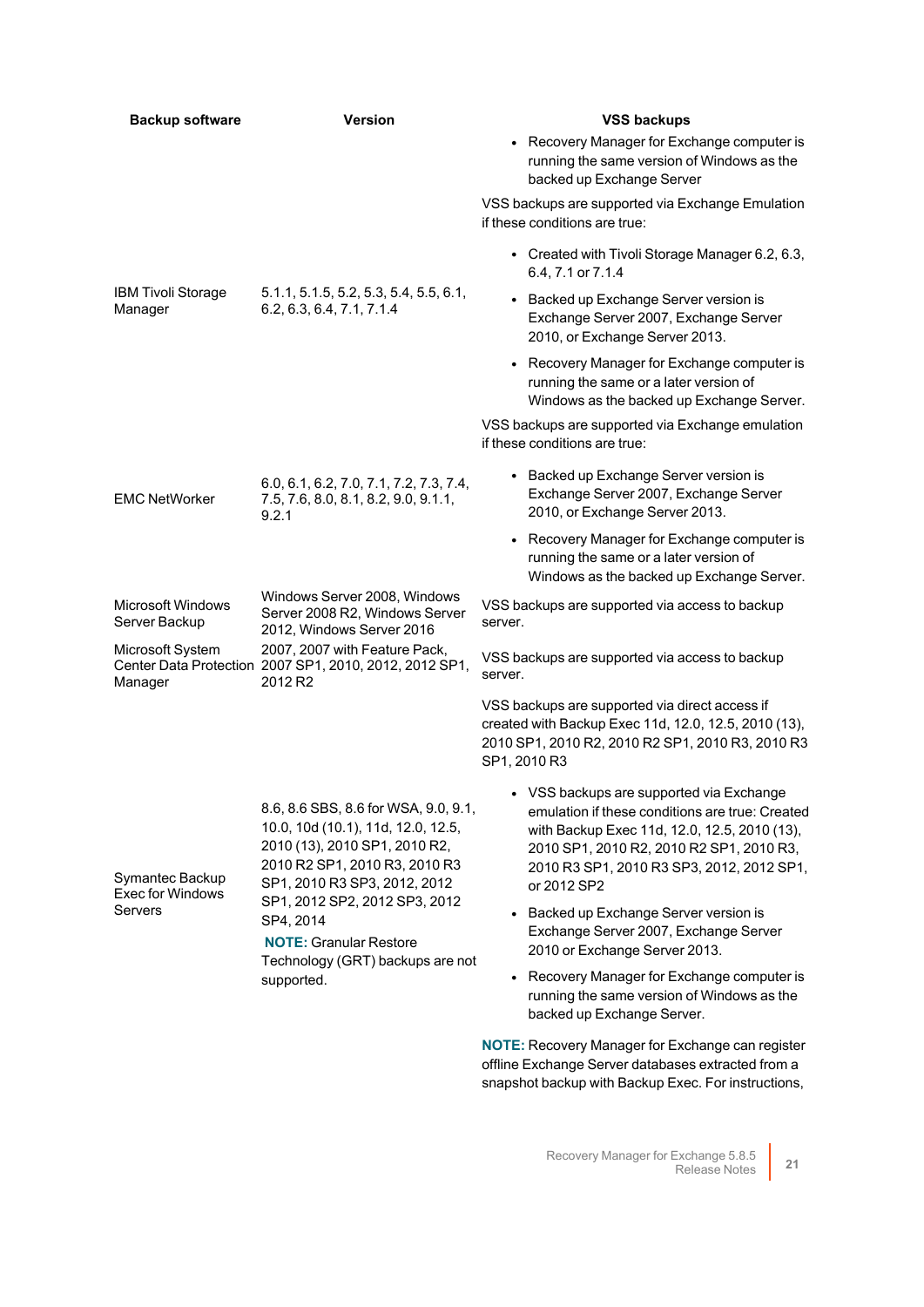| <b>Backup software</b> | <b>Version</b>                                                                                                                                                                                                                                                                                                                                                                               | <b>VSS backups</b>                                                                                                                                       |
|------------------------|----------------------------------------------------------------------------------------------------------------------------------------------------------------------------------------------------------------------------------------------------------------------------------------------------------------------------------------------------------------------------------------------|----------------------------------------------------------------------------------------------------------------------------------------------------------|
|                        |                                                                                                                                                                                                                                                                                                                                                                                              | see the Recovery Manager for Exchange User Guide.                                                                                                        |
| Symantec NetBackup     | NetBackup DataCenter 4.0 V, 4.5,<br>4.5 FP3, 4.5 FP4, 4.5 FP5, 4.5<br>FP6, 4.5 FP7, 4.5 FP8, 4.5 FP9,<br>4.5 MP1, 4.5 MP2, 4.5 MP3, 4.5<br>MP4, 4.5 MP5, 4.5 MP6, 4.5 MP7,<br>4.5 MP8, 4.5 MP9<br>NetBackup BusinesServer 4.5, 4.5<br>FP3, 4.5 FP4, 4.5 FP5, 4.5 FP6,<br>4.5 FP7, 4.5 FP8, 4.5 FP9, 4.5<br>MP1, 4.5 MP2, 4.5 MP3, 4.5 MP4,<br>4.5 MP5, 4.5 MP6, 4.5 MP7, 4.5<br>MP8, 4.5 MP9 | VSS backups are not supported.                                                                                                                           |
|                        |                                                                                                                                                                                                                                                                                                                                                                                              | VSS backups are not supported.                                                                                                                           |
|                        |                                                                                                                                                                                                                                                                                                                                                                                              | VSS backups are supported via direct access if<br>created with NetBackup 6.0 (with or without MP),<br>6.5.x, 7.0.0, 7.0.1, 7.1.0, 7.5.0, 7.6.0 or 7.7.0. |
|                        | NetBackup Server or NetBackup<br>Enterprise Server 5.0, 5.0 MP1, 5.0<br>MP2, 5.0 MP3, 5.0 MP4, 5.0 MP5,<br>5.0 MP6, 5.0 MP7, 5.1, 5.1 MP1,<br>5.1 MP2, 5.1 MP3, 5.1 MP4, 5.1<br>MP5, 5.1 MP6, 6.0, 6.0 MP1, 6.0<br>MP2, 6.0 MP3, 6.0 MP4, 6.0 MP5,<br>6.0 MP6, 6.0 MP7, 6.5.0, 6.5.1,<br>6.5.2, 6.5.3, 6.5.4, 6.5.5, 6.5.6,<br>7.0.0, 7.0.1, 7.1.0, 7.5.0, 7.6.0,<br>7.7.0, 8.0              | VSS backups are supported via Exchange emulation<br>if these conditions are true:                                                                        |
|                        |                                                                                                                                                                                                                                                                                                                                                                                              | • Created with NetBackup $6.5.2, 6.5.3, 6.5.4$<br>6.5.5, 6.5.6, 7.0.0, 7.0.1, 7.1.0, 7.5.0, 7.6.0 or<br>7.7.0 or 8.0                                     |
|                        |                                                                                                                                                                                                                                                                                                                                                                                              | • Backed up Exchange Server version is<br>Exchange Server 2007, Exchange Server<br>2010, or Exchange Server 2013                                         |
|                        |                                                                                                                                                                                                                                                                                                                                                                                              | • Symantec NetBackup 8.0 supports Exchange<br>Server 2016                                                                                                |
|                        |                                                                                                                                                                                                                                                                                                                                                                                              | • Recovery Manager for Exchange computer is<br>running the same version of Windows as the                                                                |

backed up Exchange Server.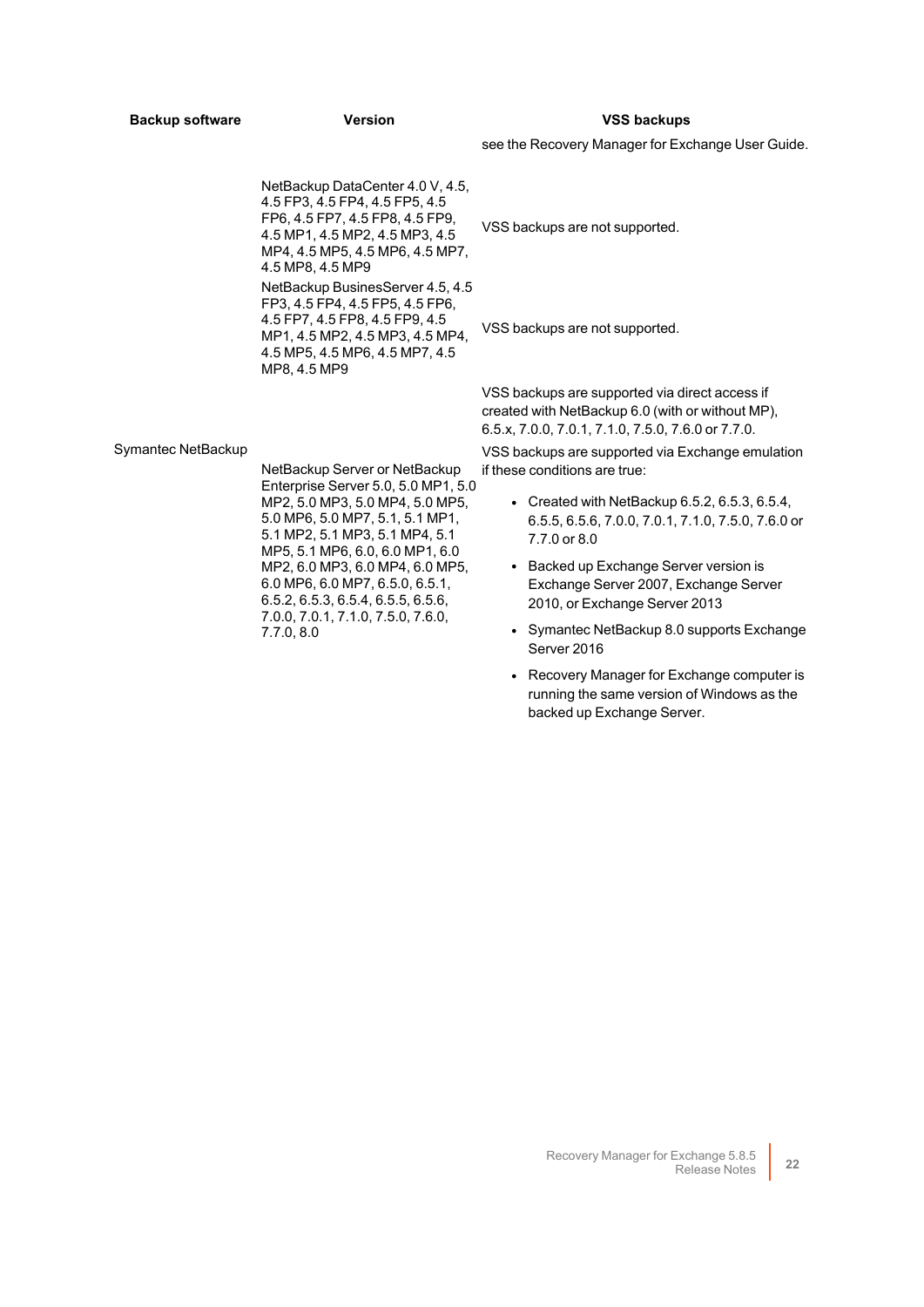# <span id="page-22-0"></span>**Product licensing**

When installing Recovery Manager for Exchange, you must specify a valid license file.

### *To specify a license file*

- 1. In the Setup Wizard, on the User Information page, click **Browse**.
- 2. In the dialog box that opens, locate the Quest license file (\*.dlv) and click **Open**.

For information about managing licenses, see the User Guide supplied with this release.

The Recovery Manager for Exchange license file contains a certain number of licenses for Exchange and Domino mailboxes and Personal Folders (.pst) files. Recovery Manager for Exchange allocates licenses from the installed license file to mailboxes or .pst files when you perform any of these actions:

• Register an offline Exchange Server store or Lotus Domino database as a source storage, and then open that source storage in the Recovery Manager for Exchange user interface.

Recovery Manager for Exchange allocates licenses to all mailboxes the store or database includes. When you register the same store or database again (from another backup, for example), the mailboxes are recounted and their total number is updated with the new number of mailboxes held in the store or database being registered.

A primary mailbox and its associated archive mailbox are regarded as one mailbox.

• Register an online Exchange mailbox as a source storage, and then open that source storage in the Recovery Manager for Exchange user interface.

Recovery Manager for Exchange allocates licenses to all online mailboxes in the on-premises or cloudbased Exchange organization to which the registered mailbox belongs.

A primary Exchange mailbox and its associated archive mailbox are regarded as one mailbox.

• Register a Personal Folders (.pst) file as a source storage, and then open that source storage in the Recovery Manager for Exchange user interface.

When you have expended all licenses in the installed license file (that is, all licenses have been allocated to mailboxes or .pst files), to register new source storages you need to obtain and install a new license file holding a greater number of licenses. Note that you cannot revoke licenses allocated to mailboxes or .pst files.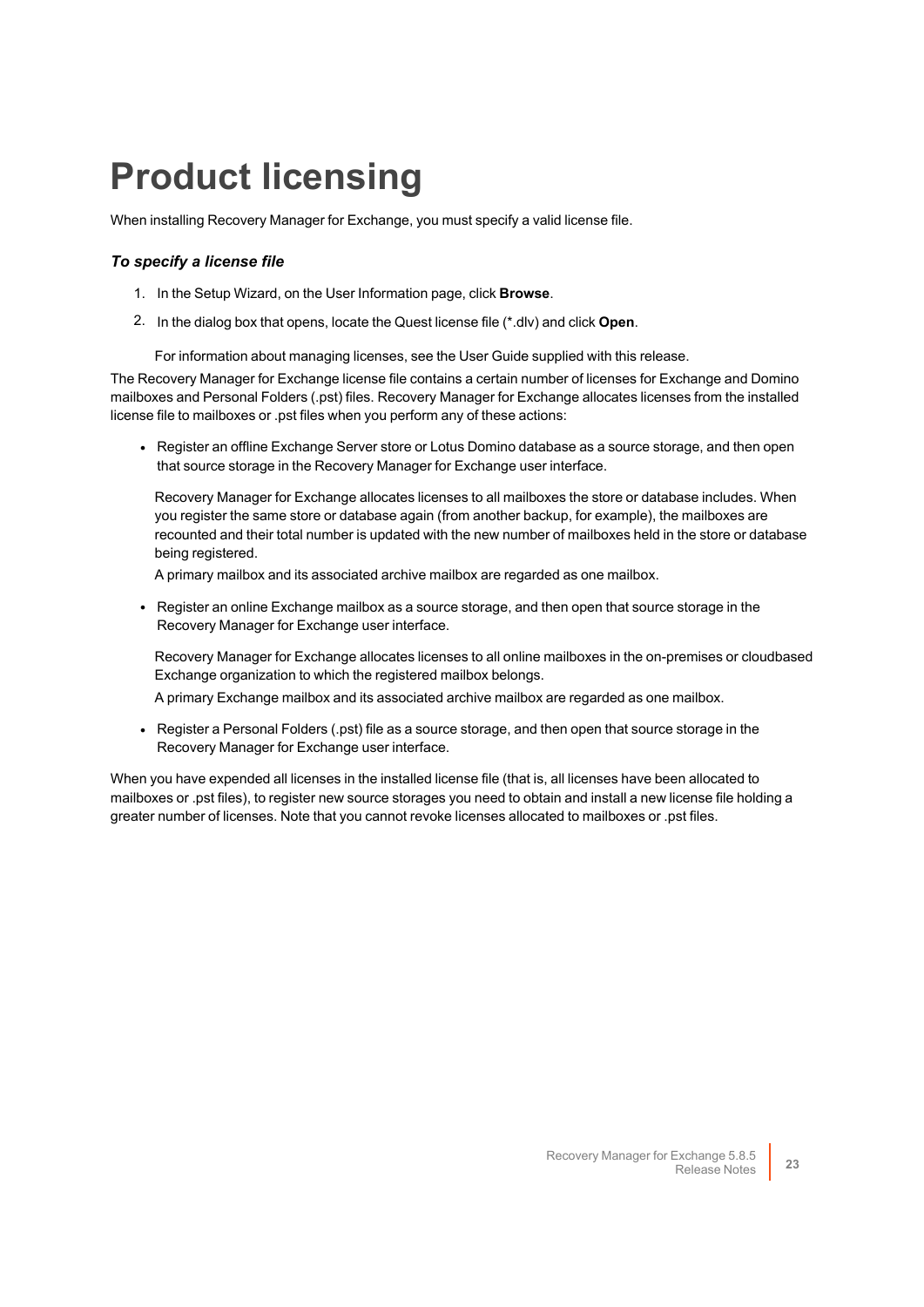# <span id="page-23-0"></span>**Getting Started with Recovery Manager for Exchange**

## **Upgrade and installation instructions**

To upgrade, install Recovery Manager for Exchange 5.8.5 on the computer where an earlier version of Recovery Manager for Exchange is installed. During the upgrade process, setup transfers the product configuration and backup registration information to the new installation. As a result, all source and target storages registered with the earlier version of Recovery Manager for Exchange are available in the product after upgrading. For installation instructions, see the Recovery Manager for Exchange User Guide.

## **Additional resources**

The Recovery Manager Community offers easy access to information and is a collaborative site where IT pros can ask questions and get answers. Interact with industry experts and your peers. Engage in discussions, browse through content, and more. So, make yourself at home:

<span id="page-23-1"></span><https://www.quest.com/community/products/recovery-manager/f/forum>

# **Globalization**

This section contains information about installing and operating this product in non-English configurations, such as those needed by customers outside of North America. This section does not replace the materials about supported platforms and configurations found elsewhere in the product documentation.

This release is Unicode-enabled and supports any character set. It supports simultaneous operation with multilingual data. This release is targeted to support operations in the following regions: North America, Western Europe and Latin America, Central and Eastern Europe, Far-East Asia, Japan.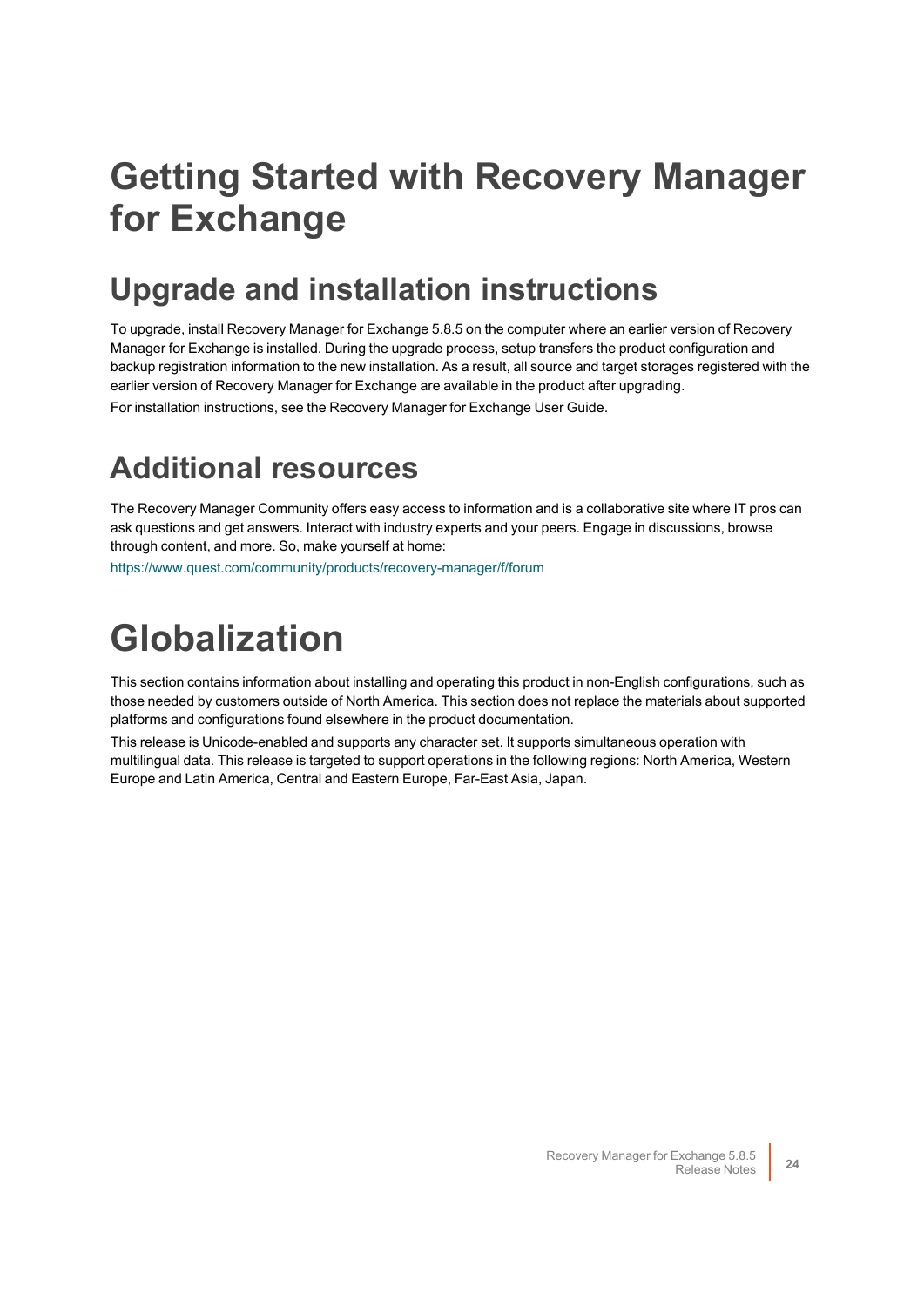# **About Us**

Quest creates software solutions that make the benefits of new technology real in an increasingly complex IT landscape. From database and systems management, to Active Directory and Office 365 management, and cyber security resilience, Quest helps customers solve their next IT challenge now. Around the globe, more than 130,000 companies and 95% of the Fortune 500 count on Quest to deliver proactive management and monitoring for the next enterprise initiative, find the next solution for complex Microsoft challenges and stay ahead of the next threat. Quest Software. Where next meets now. For more information, visit [www.quest.com](https://www.quest.com/).

## **Technical support resources**

Technical support is available to Quest customers with a valid maintenance contract and customers who have trial versions. You can access the Quest Support Portal at [https://support.quest.com.](https://support.quest.com/)

The Support Portal provides self-help tools you can use to solve problems quickly and independently, 24 hours a day, 365 days a year. The Support Portal enables you to:

- Submit and manage a Service Request
- View Knowledge Base articles
- Sign up for product notifications
- Download software and technical documentation
- View how-to-videos
- Engage in community discussions
- Chat with support engineers online
- View services to assist you with your product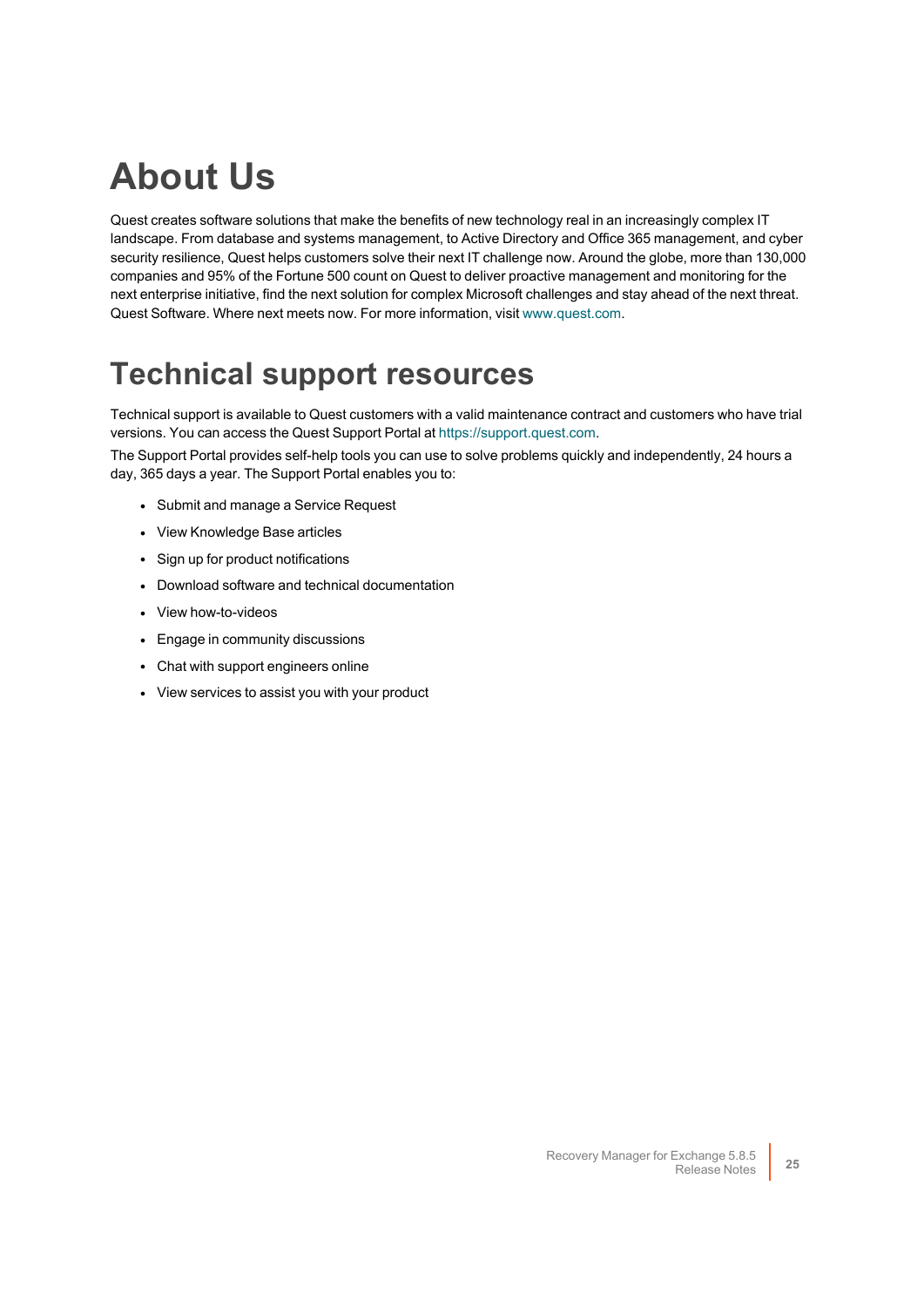# **Third-Party Contributions**

This product contains some third-party components (listed below). Copies of their licenses may be found at referencing <https://www.quest.com/legal/license-agreements.aspx> Source code for components marked with an asterisk (\*) is available at [http://opensource.quest.com.](http://opensource.quest.com/)

### **Table 11: List of third-party contributions**

| <b>Component</b>                                        | License or acknowledgement                                                                                                                         |
|---------------------------------------------------------|----------------------------------------------------------------------------------------------------------------------------------------------------|
| <b>Active Directory</b><br>Authentication Library 4.4.1 | MIT<br>Copyright Notice - Active Directory Authentication Library 4.4.1 (C) Microsoft<br>Corporation. All rights reserved.                         |
| FlasticSearch 1.6.1                                     | Apache License Version 2.0, January 2004<br>This product includes software developed by the Apache Software Foundation<br>(http://www.apache.org.) |
| Microsoft NFT Framework<br>$(x86, x64)$ 2.0             | Microsoft Software Supplemental License                                                                                                            |
| 71 ib 1.1.4                                             | $7$ lib 1.2.3<br>Copyright ©1995-2005 Jean-loup Gailly and Mark Adler                                                                              |
| ZLib.NET 1.0.3                                          | ZLib.NET 1.0.3                                                                                                                                     |